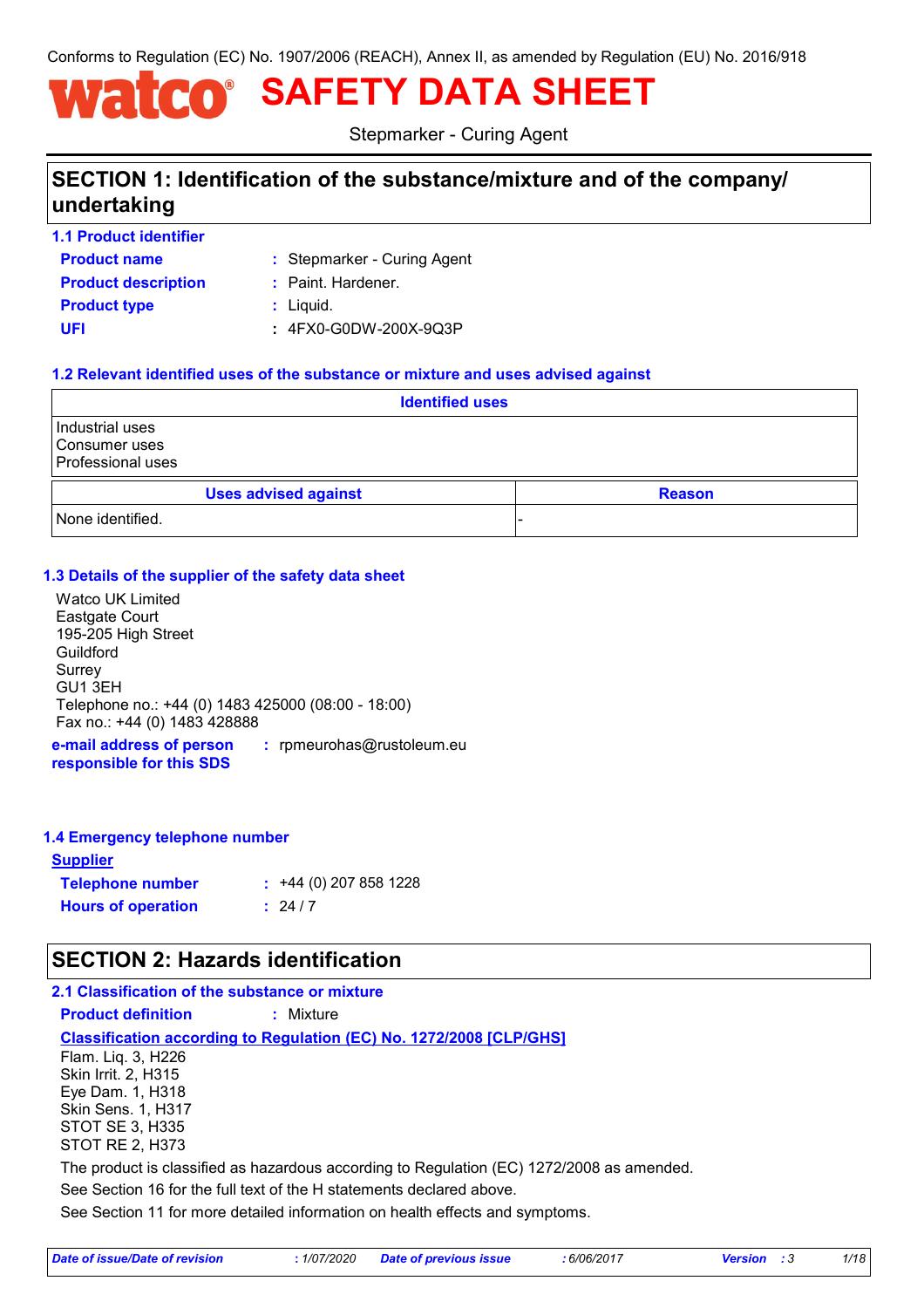# **SECTION 2: Hazards identification**

| <b>2.2 Label elements</b>                                                                                                                                       |                                                                                                                                                                                                                                                                                                                                                                                                                                                                                |
|-----------------------------------------------------------------------------------------------------------------------------------------------------------------|--------------------------------------------------------------------------------------------------------------------------------------------------------------------------------------------------------------------------------------------------------------------------------------------------------------------------------------------------------------------------------------------------------------------------------------------------------------------------------|
| <b>Hazard pictograms</b>                                                                                                                                        |                                                                                                                                                                                                                                                                                                                                                                                                                                                                                |
| <b>Signal word</b>                                                                                                                                              | Danger                                                                                                                                                                                                                                                                                                                                                                                                                                                                         |
| <b>Hazard statements</b>                                                                                                                                        | Flammable liquid and vapour.<br>Causes serious eye damage.<br>Causes skin irritation.<br>May cause an allergic skin reaction.<br>May cause respiratory irritation.<br>May cause damage to organs through prolonged or repeated exposure.                                                                                                                                                                                                                                       |
| <b>Precautionary statements</b>                                                                                                                                 |                                                                                                                                                                                                                                                                                                                                                                                                                                                                                |
| <b>General</b>                                                                                                                                                  | : P102 - Keep out of reach of children.<br>P103 - Read label before use.<br>P101 - If medical advice is needed, have product container or label at hand.                                                                                                                                                                                                                                                                                                                       |
| <b>Prevention</b>                                                                                                                                               | : P210 - Keep away from heat, sparks, open flames and hot surfaces. - No smoking.<br>P280 - Wear protective gloves and eye protection:<br>- gloves polyvinyl alcohol (PVA) Safety glasses with side shields.<br>P271 - Use only outdoors or in a well-ventilated area.<br>P260 - Do not breathe dust/fume/gas/mist/vapours/spray.                                                                                                                                              |
| <b>Response</b>                                                                                                                                                 | : P301 - IF SWALLOWED:<br>P330 - Rinse mouth.<br>P331 - Do NOT induce vomiting.<br>P303 - IF ON SKIN (or hair):<br>P361 - Take off immediately all contaminated clothing.<br>P353 - Rinse skin with water or shower.<br>P310 - Immediately call a doctor. Immediately call a POISON CENTER or physician.<br><b>P305 - IF IN EYES:</b><br>P351 - Rinse cautiously with water for several minutes.<br>P338 - Remove contact lenses, if present and easy to do. Continue rinsing. |
| <b>Storage</b>                                                                                                                                                  | : P403 - Store in a well-ventilated place.<br>P235 - Keep cool.<br>P405 - Store locked up.                                                                                                                                                                                                                                                                                                                                                                                     |
| <b>Disposal</b>                                                                                                                                                 | : P501 - Dispose of contents and container in accordance with all local, regional,<br>national and international regulations.                                                                                                                                                                                                                                                                                                                                                  |
| <b>Hazardous ingredients</b>                                                                                                                                    | : xylene (mixture of isomeres); 3,6-diazaoctanethylenediamin; salicylic acid                                                                                                                                                                                                                                                                                                                                                                                                   |
| <b>Supplemental label</b><br>elements                                                                                                                           | : Not applicable.                                                                                                                                                                                                                                                                                                                                                                                                                                                              |
| <b>Annex XVII - Restrictions</b><br>on the manufacture,<br>placing on the market and<br>use of certain dangerous<br>substances, mixtures and<br><b>articles</b> | : Not applicable.                                                                                                                                                                                                                                                                                                                                                                                                                                                              |
| <b>Special packaging requirements</b>                                                                                                                           |                                                                                                                                                                                                                                                                                                                                                                                                                                                                                |
| <b>Containers to be fitted</b><br>with child-resistant<br>fastenings                                                                                            | : Not applicable.                                                                                                                                                                                                                                                                                                                                                                                                                                                              |
| Tactile warning of danger : Yes, applicable.                                                                                                                    |                                                                                                                                                                                                                                                                                                                                                                                                                                                                                |
|                                                                                                                                                                 |                                                                                                                                                                                                                                                                                                                                                                                                                                                                                |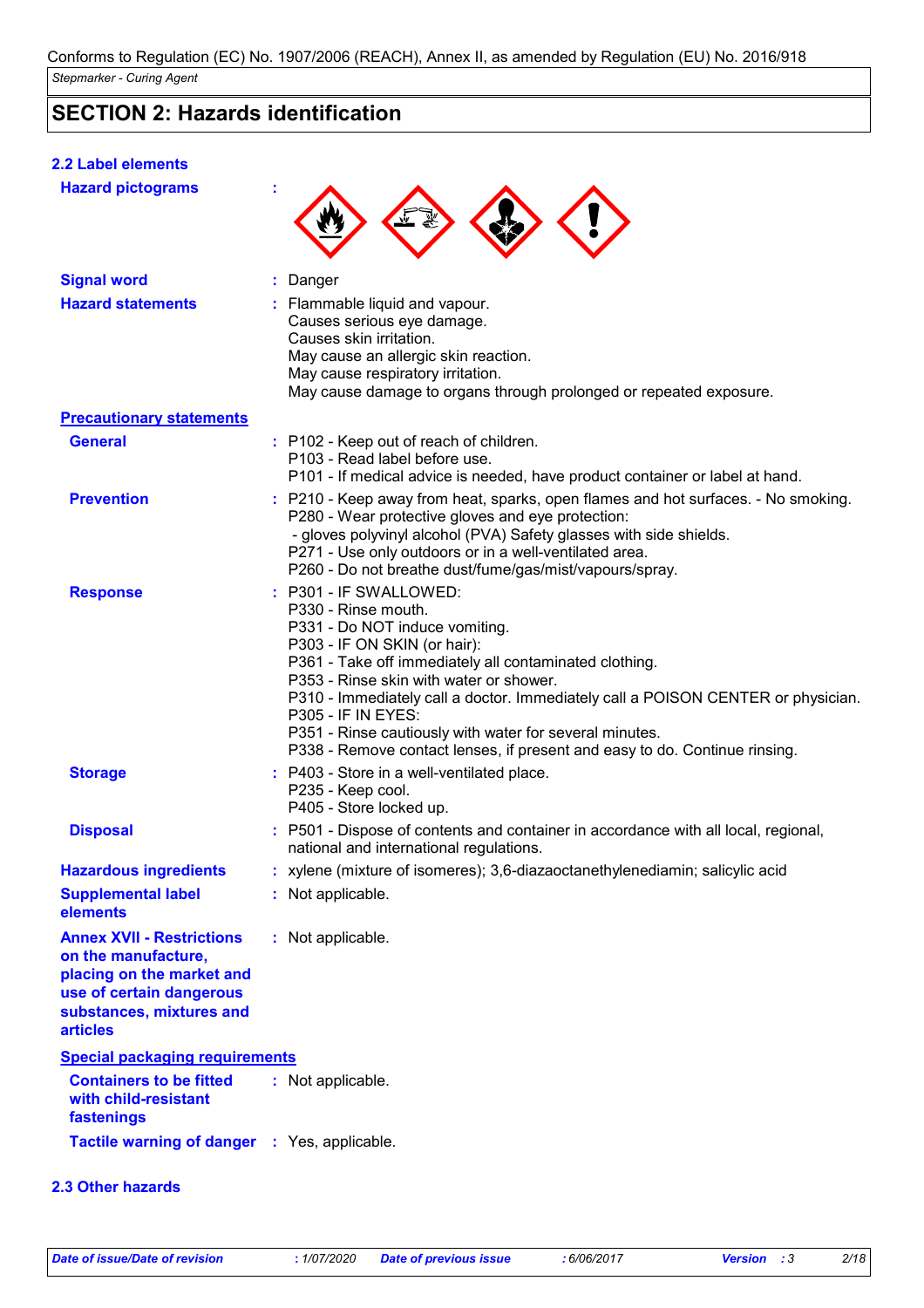# **SECTION 2: Hazards identification**

**Product meets the criteria for PBT or vPvB according to Regulation (EC) No. 1907/2006, Annex XIII**

**:** This mixture does not contain any substances that are assessed to be a PBT or a vPvB.

**Other hazards which do : not result in classification** : None known.

# **SECTION 3: Composition/information on ingredients**

| <b>3.2 Mixtures</b>                              | : Mixture                                                                             |               |                                                                                                                                                                                            |             |
|--------------------------------------------------|---------------------------------------------------------------------------------------|---------------|--------------------------------------------------------------------------------------------------------------------------------------------------------------------------------------------|-------------|
|                                                  |                                                                                       |               | <b>Classification</b>                                                                                                                                                                      |             |
| <b>Product/ingredient</b><br>name                | <b>Identifiers</b>                                                                    | $\frac{9}{6}$ | <b>Regulation (EC) No. 1272/2008 [CLP]</b>                                                                                                                                                 | <b>Type</b> |
| xylene (mixture of<br>isomeres)                  | REACH #:<br>01-2119488216-32<br>EC: 215-535-7<br>CAS: 1330-20-7                       | $≥25 - ≤50$   | Flam. Liq. 3, H226<br>Acute Tox. 4, H312<br>Acute Tox. 4, H332<br>Skin Irrit. 2, H315<br>Eye Irrit. 2, H319<br><b>STOT SE 3, H335</b><br><b>STOT RE 2, H373</b><br>Asp. Tox. 1, H304       | [1] [2]     |
| ethylbenzene                                     | REACH #:<br>01-2119489370-35<br>EC: 202-849-4<br>CAS: 100-41-4<br>Index: 601-023-00-4 | $≤10$         | Flam. Liq. 2, H225<br>Acute Tox. 4, H332<br>STOT RE 2, H373 (hearing organs)<br>Asp. Tox. 1, H304                                                                                          | [1] [2]     |
| 3,6-diazaoctanethylenediamin                     | EC: 203-950-6<br>CAS: 112-24-3<br>Index: 612-059-00-5                                 | $\leq$ 3      | Acute Tox. 3, H311<br>Skin Corr. 1B, H314<br>Eye Dam. 1, H318<br>Skin Sens. 1, H317<br>Aquatic Chronic 3, H412                                                                             | $[1]$       |
| salicylic acid                                   | REACH #:<br>01-2119486984-17<br>EC: 200-712-3<br>CAS: 69-72-7                         | $\leq$ 3      | Acute Tox. 4, H302<br>Eye Dam. 1, H318                                                                                                                                                     | $[1]$       |
| $2,4,6$ -tris<br>(dimethylaminomethyl)<br>phenol | REACH #:<br>01-2119560597-27<br>EC: 202-013-9<br>CAS: 90-72-2<br>Index: 603-069-00-0  | $\leq$ 3      | Acute Tox. 4, H302<br>Skin Irrit. 2, H315<br>Eye Irrit. 2, H319                                                                                                                            | $[1]$       |
| pine oil                                         | EC: 616-792-1<br>CAS: 8002-09-3                                                       | $\leq 1$      | Flam. Liq. 3, H226<br>Skin Irrit. 2, H315<br>Skin Sens. 1, H317<br>Asp. Tox. 1, H304<br>Aquatic Chronic 2, H411<br>See Section 16 for the full text of the<br>H statements declared above. | $[1]$       |

There are no additional ingredients present which, within the current knowledge of the supplier and in the concentrations applicable, are classified as hazardous to health or the environment, are PBTs, vPvBs or Substances of equivalent concern, or have been assigned a workplace exposure limit and hence require reporting in this section.

#### **Type**

[1] Substance classified with a health or environmental hazard

[2] Substance with a workplace exposure limit

[3] Substance meets the criteria for PBT according to Regulation (EC) No. 1907/2006, Annex XIII

[4] Substance meets the criteria for vPvB according to Regulation (EC) No. 1907/2006, Annex XIII

[5] Substance of equivalent concern

[6] Additional disclosure due to company policy

Occupational exposure limits, if available, are listed in Section 8.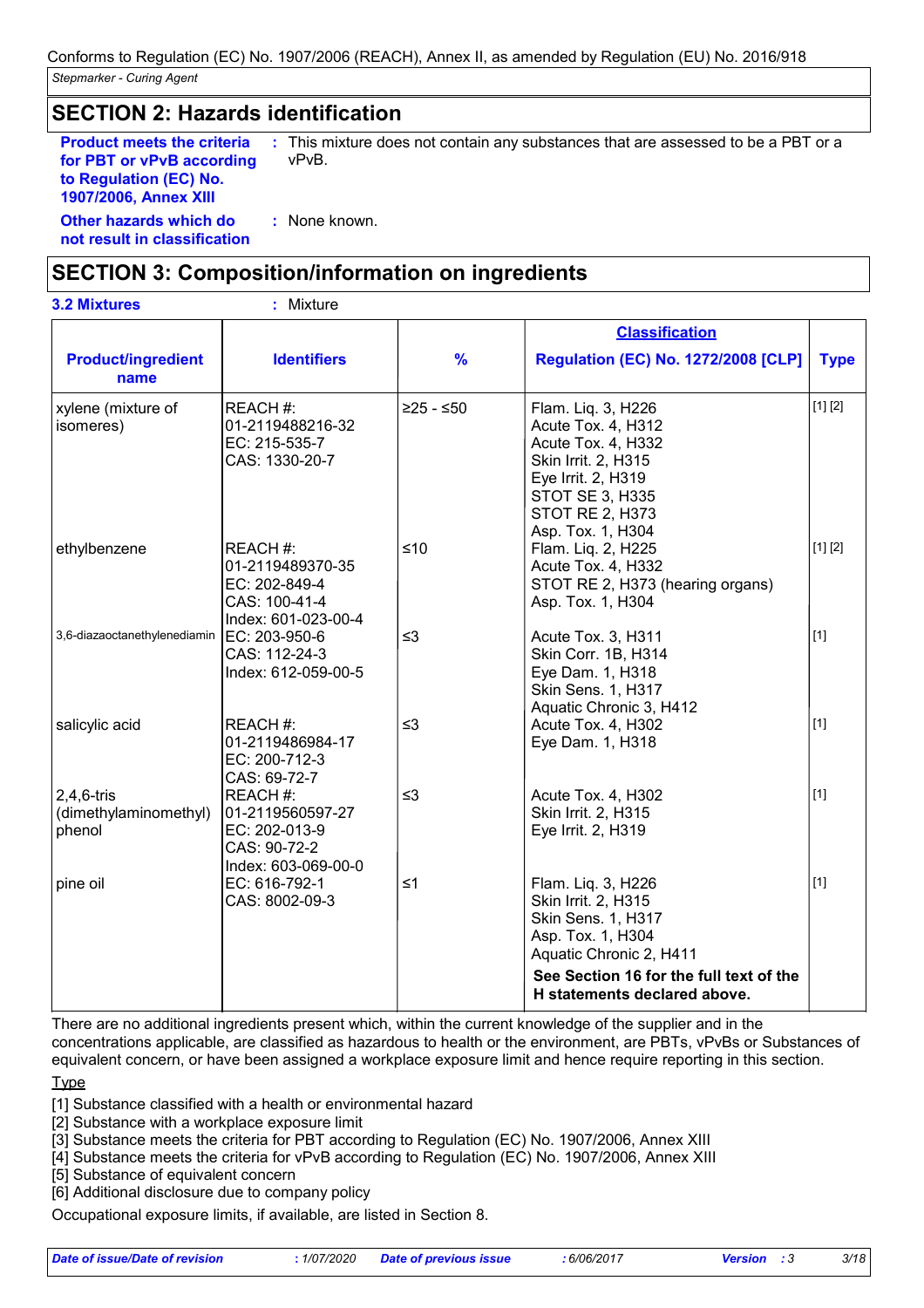### **SECTION 4: First aid measures**

| 4.1 Description of first aid measures |                                                                                                                                                                                                                                                                                                                                                                                                                 |
|---------------------------------------|-----------------------------------------------------------------------------------------------------------------------------------------------------------------------------------------------------------------------------------------------------------------------------------------------------------------------------------------------------------------------------------------------------------------|
| <b>General</b>                        | : In all cases of doubt, or when symptoms persist, seek medical attention. Never give<br>anything by mouth to an unconscious person. If unconscious, place in recovery<br>position and seek medical advice.                                                                                                                                                                                                     |
| Eye contact                           | : Check for and remove any contact lenses. Immediately flush eyes with running<br>water for at least 15 minutes, keeping eyelids open. Seek immediate medical<br>attention.                                                                                                                                                                                                                                     |
| <b>Inhalation</b>                     | : Remove to fresh air. Keep person warm and at rest. If not breathing, if breathing is<br>irregular or if respiratory arrest occurs, provide artificial respiration or oxygen by<br>trained personnel.                                                                                                                                                                                                          |
| <b>Skin contact</b>                   | : Remove contaminated clothing and shoes. Wash skin thoroughly with soap and<br>water or use recognised skin cleanser. Do NOT use solvents or thinners.                                                                                                                                                                                                                                                         |
| <b>Ingestion</b>                      | : If swallowed, seek medical advice immediately and show the container or label.<br>Keep person warm and at rest. Do NOT induce vomiting.                                                                                                                                                                                                                                                                       |
| <b>Protection of first-aiders</b>     | : No action shall be taken involving any personal risk or without suitable training. If it<br>is suspected that fumes are still present, the rescuer should wear an appropriate<br>mask or self-contained breathing apparatus. It may be dangerous to the person<br>providing aid to give mouth-to-mouth resuscitation. Wash contaminated clothing<br>thoroughly with water before removing it, or wear gloves. |

#### **4.2 Most important symptoms and effects, both acute and delayed**

There are no data available on the mixture itself. The mixture has been assessed following the conventional method of the CLP Regulation (EC) No 1272/2008 and is classified for toxicological properties accordingly. See Sections 2 and 3 for details.

Exposure to component solvent vapour concentrations in excess of the stated occupational exposure limit may result in adverse health effects such as mucous membrane and respiratory system irritation and adverse effects on the kidneys, liver and central nervous system. Symptoms and signs include headache, dizziness, fatigue, muscular weakness, drowsiness and, in extreme cases, loss of consciousness.

Solvents may cause some of the above effects by absorption through the skin. Repeated or prolonged contact with the mixture may cause removal of natural fat from the skin, resulting in non-allergic contact dermatitis and absorption through the skin.

If splashed in the eyes, the liquid may cause irritation and reversible damage.

Ingestion may cause nausea, diarrhea and vomiting.

This takes into account, where known, delayed and immediate effects and also chronic effects of components from short-term and long-term exposure by oral, inhalation and dermal routes of exposure and eye contact.

Contains 3,6-diazaoctanethylenediamin, May produce an allergic reaction.

#### **Over-exposure signs/symptoms**

| <b>Eye contact</b>         | : Adverse symptoms may include the following:<br>pain<br>watering<br>redness                                                                                             |
|----------------------------|--------------------------------------------------------------------------------------------------------------------------------------------------------------------------|
| <b>Inhalation</b>          | : Adverse symptoms may include the following:<br>respiratory tract irritation<br>coughing                                                                                |
| <b>Skin contact</b>        | : Adverse symptoms may include the following:<br>pain or irritation<br>redness<br>blistering may occur                                                                   |
| Ingestion                  | : Adverse symptoms may include the following:<br>stomach pains                                                                                                           |
|                            | 4.3 Indication of any immediate medical attention and special treatment needed                                                                                           |
| <b>Notes to physician</b>  | : In case of inhalation of decomposition products in a fire, symptoms may be delayed.<br>The exposed person may need to be kept under medical surveillance for 48 hours. |
| <b>Specific treatments</b> | : No specific treatment.                                                                                                                                                 |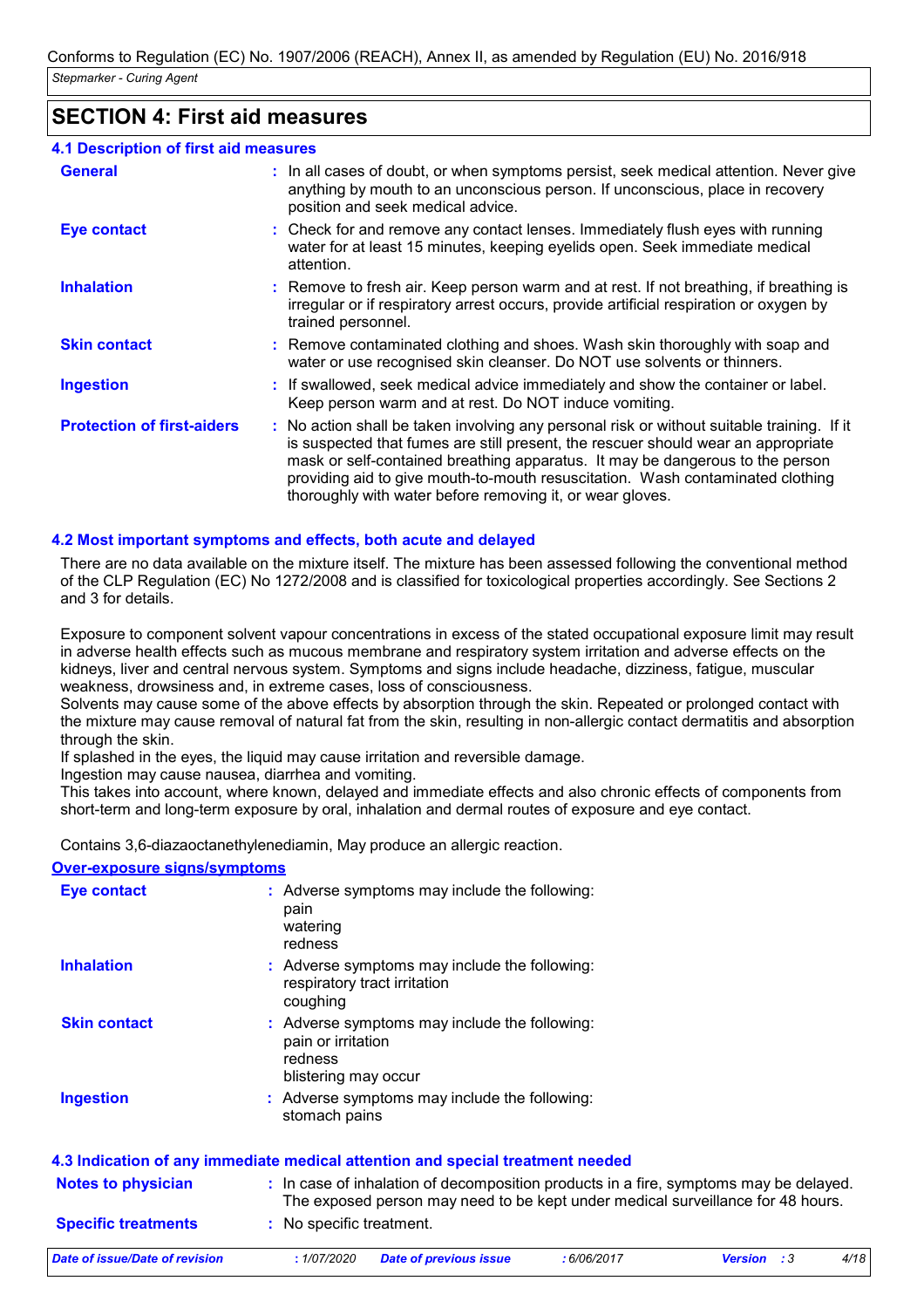# **SECTION 4: First aid measures**

See toxicological information (Section 11)

| <b>SECTION 5: Firefighting measures</b><br>5.1 Extinguishing media  |                                                                                                                                                                                                                                                                                                                                                                       |  |
|---------------------------------------------------------------------|-----------------------------------------------------------------------------------------------------------------------------------------------------------------------------------------------------------------------------------------------------------------------------------------------------------------------------------------------------------------------|--|
|                                                                     |                                                                                                                                                                                                                                                                                                                                                                       |  |
| <b>Unsuitable extinguishing</b><br>: Do not use water jet.<br>media |                                                                                                                                                                                                                                                                                                                                                                       |  |
|                                                                     | 5.2 Special hazards arising from the substance or mixture                                                                                                                                                                                                                                                                                                             |  |
| <b>Hazards from the</b><br>substance or mixture                     | : Flammable liquid and vapour. Runoff to sewer may create fire or explosion hazard.<br>In a fire or if heated, a pressure increase will occur and the container may burst,<br>with the risk of a subsequent explosion.                                                                                                                                                |  |
| <b>Hazardous thermal</b><br>decomposition products                  | Decomposition products may include the following materials:<br>carbon dioxide<br>carbon monoxide<br>nitrogen oxides                                                                                                                                                                                                                                                   |  |
| <b>5.3 Advice for firefighters</b>                                  |                                                                                                                                                                                                                                                                                                                                                                       |  |
| <b>Special protective actions</b><br>for fire-fighters              | : Promptly isolate the scene by removing all persons from the vicinity of the incident if<br>there is a fire. No action shall be taken involving any personal risk or without<br>suitable training. Move containers from fire area if this can be done without risk.<br>Use water spray to keep fire-exposed containers cool.                                         |  |
| <b>Special protective</b><br>equipment for fire-fighters            | : Fire-fighters should wear appropriate protective equipment and self-contained<br>breathing apparatus (SCBA) with a full face-piece operated in positive pressure<br>mode. Clothing for fire-fighters (including helmets, protective boots and gloves)<br>conforming to European standard EN 469 will provide a basic level of protection for<br>chemical incidents. |  |
| <b>Additional information</b>                                       | : No unusual hazard if involved in a fire.                                                                                                                                                                                                                                                                                                                            |  |

# **SECTION 6: Accidental release measures**

|                                                          | 6.1 Personal precautions, protective equipment and emergency procedures                                                                                                                                                                                                                                                                                                                                                                                                                       |
|----------------------------------------------------------|-----------------------------------------------------------------------------------------------------------------------------------------------------------------------------------------------------------------------------------------------------------------------------------------------------------------------------------------------------------------------------------------------------------------------------------------------------------------------------------------------|
| For non-emergency<br>personnel                           | : No action shall be taken involving any personal risk or without suitable training.<br>Evacuate surrounding areas. Keep unnecessary and unprotected personnel from<br>entering. Do not touch or walk through spilt material. Shut off all ignition sources.<br>No flares, smoking or flames in hazard area. Do not breathe vapour or mist.<br>Provide adequate ventilation. Wear appropriate respirator when ventilation is<br>inadequate. Put on appropriate personal protective equipment. |
|                                                          | For emergency responders : If specialised clothing is required to deal with the spillage, take note of any<br>information in Section 8 on suitable and unsuitable materials. See also the<br>information in "For non-emergency personnel".                                                                                                                                                                                                                                                    |
| <b>6.2 Environmental</b><br><b>precautions</b>           | : Avoid dispersal of spilt material and runoff and contact with soil, waterways, drains<br>and sewers. Inform the relevant authorities if the product has caused environmental<br>pollution (sewers, waterways, soil or air).                                                                                                                                                                                                                                                                 |
| 6.3 Methods and material for containment and cleaning up |                                                                                                                                                                                                                                                                                                                                                                                                                                                                                               |

| <b>Small spill</b> | : Stop leak if without risk. Move containers from spill area. Use spark-proof tools and |
|--------------------|-----------------------------------------------------------------------------------------|
|                    | explosion-proof equipment. Dilute with water and mop up if water-soluble.               |
|                    | Alternatively, or if water-insoluble, absorb with an inert dry material and place in an |
|                    | appropriate waste disposal container. Dispose of via a licensed waste disposal          |
|                    | contractor.                                                                             |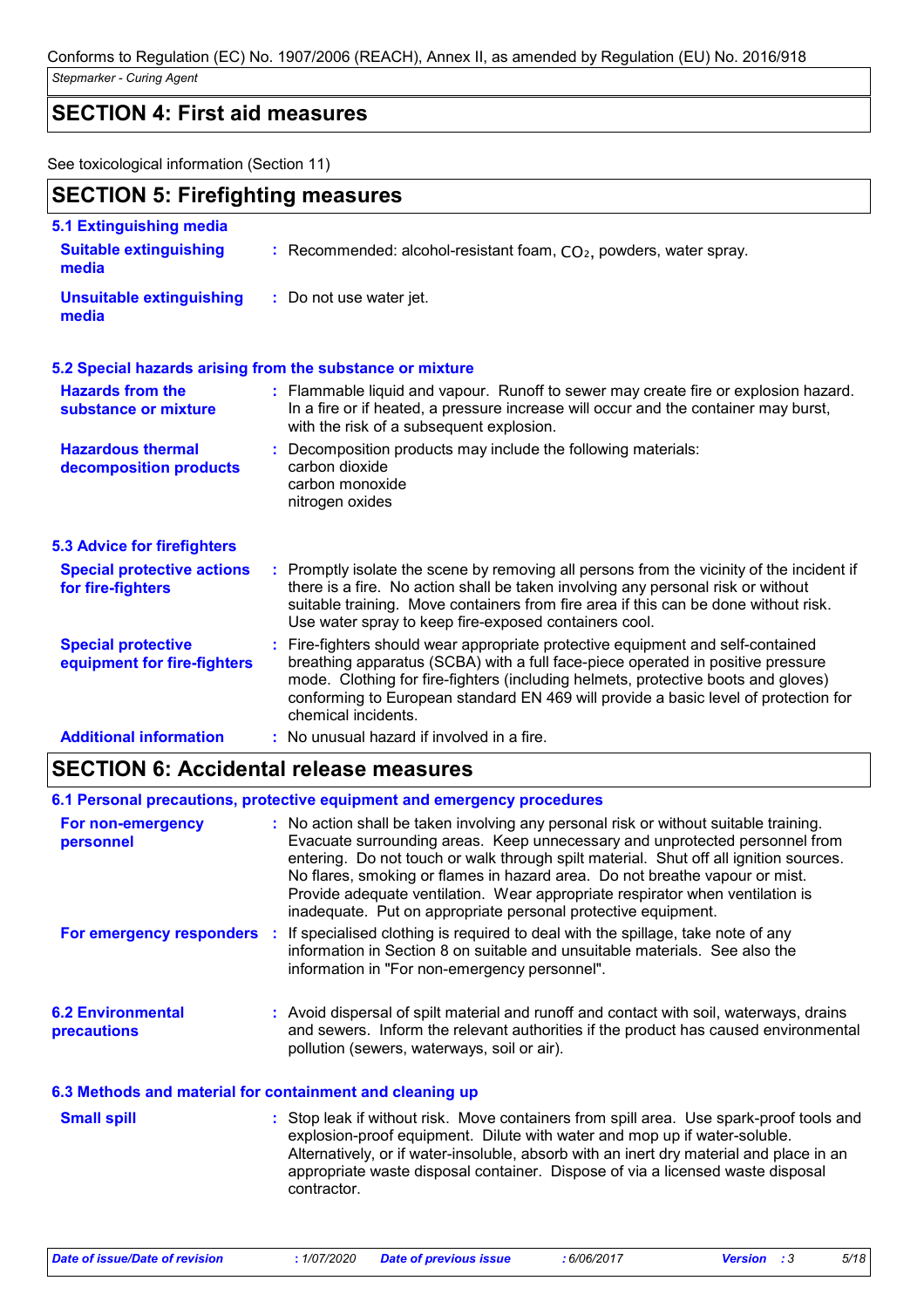### **SECTION 6: Accidental release measures**

| <b>Large spill</b>                        | : Stop leak if without risk. Move containers from spill area. Use spark-proof tools and<br>explosion-proof equipment. Approach the release from upwind. Prevent entry into<br>sewers, water courses, basements or confined areas. Wash spillages into an<br>effluent treatment plant or proceed as follows. Contain and collect spillage with non-<br>combustible, absorbent material e.g. sand, earth, vermiculite or diatomaceous earth<br>and place in container for disposal according to local regulations. Dispose of via a<br>licensed waste disposal contractor. Contaminated absorbent material may pose the<br>same hazard as the spilt product. |
|-------------------------------------------|------------------------------------------------------------------------------------------------------------------------------------------------------------------------------------------------------------------------------------------------------------------------------------------------------------------------------------------------------------------------------------------------------------------------------------------------------------------------------------------------------------------------------------------------------------------------------------------------------------------------------------------------------------|
| 6.4 Reference to other<br><b>sections</b> | : See Section 1 for emergency contact information.<br>See Section 8 for information on appropriate personal protective equipment.<br>See Section 13 for additional waste treatment information.                                                                                                                                                                                                                                                                                                                                                                                                                                                            |

### **SECTION 7: Handling and storage**

The information in this section contains generic advice and guidance.

| <b>7.1 Precautions for safe</b><br>handling | : Prevent the creation of flammable or explosive concentrations of vapours in air and<br>avoid vapour concentrations higher than the occupational exposure limits.<br>In addition, the product should only be used in areas from which all naked lights and<br>other sources of ignition have been excluded. Electrical equipment should be<br>protected to the appropriate standard.<br>Mixture may charge electrostatically: always use earthing leads when transferring<br>from one container to another.<br>Operators should wear antistatic footwear and clothing and floors should be of the<br>conducting type.<br>Keep away from heat, sparks and flame. No sparking tools should be used.<br>Avoid contact with skin and eyes. Avoid the inhalation of dust, particulates, spray or<br>mist arising from the application of this mixture. Avoid inhalation of dust from<br>sanding.<br>Eating, drinking and smoking should be prohibited in areas where this material is<br>handled, stored and processed.<br>Put on appropriate personal protective equipment (see Section 8).<br>Never use pressure to empty. Container is not a pressure vessel.<br>Always keep in containers made from the same material as the original one.<br>Comply with the health and safety at work laws.<br>Do not allow to enter drains or watercourses.<br>Information on fire and explosion protection<br>Vapours are heavier than air and may spread along floors. Vapours may form<br>explosive mixtures with air. |
|---------------------------------------------|--------------------------------------------------------------------------------------------------------------------------------------------------------------------------------------------------------------------------------------------------------------------------------------------------------------------------------------------------------------------------------------------------------------------------------------------------------------------------------------------------------------------------------------------------------------------------------------------------------------------------------------------------------------------------------------------------------------------------------------------------------------------------------------------------------------------------------------------------------------------------------------------------------------------------------------------------------------------------------------------------------------------------------------------------------------------------------------------------------------------------------------------------------------------------------------------------------------------------------------------------------------------------------------------------------------------------------------------------------------------------------------------------------------------------------------------------------------------------------------------------------------|
|                                             |                                                                                                                                                                                                                                                                                                                                                                                                                                                                                                                                                                                                                                                                                                                                                                                                                                                                                                                                                                                                                                                                                                                                                                                                                                                                                                                                                                                                                                                                                                              |

#### **7.2 Conditions for safe storage, including any incompatibilities**

Store in accordance with local regulations.

#### **Notes on joint storage**

Keep away from: oxidising agents, strong alkalis, strong acids.

#### **Additional information on storage conditions**

Observe label precautions. Store in a dry, cool and well-ventilated area. Keep away from heat and direct sunlight. Keep away from sources of ignition. No smoking. Prevent unauthorised access. Containers that have been opened must be carefully resealed and kept upright to prevent leakage.

#### **Danger criteria**

| <b>Category</b>  | Notification and MAPP Safety report threshold<br><b>Ithreshold</b> |             |
|------------------|--------------------------------------------------------------------|-------------|
| P <sub>5</sub> c | 5000 tonne                                                         | 50000 tonne |

#### **7.3 Specific end use(s) Recommendations :**

: Not available.

**Industrial sector specific : solutions**

: Not available.

*Date of issue/Date of revision* **:** *1/07/2020 Date of previous issue : 6/06/2017 Version : 3 6/18*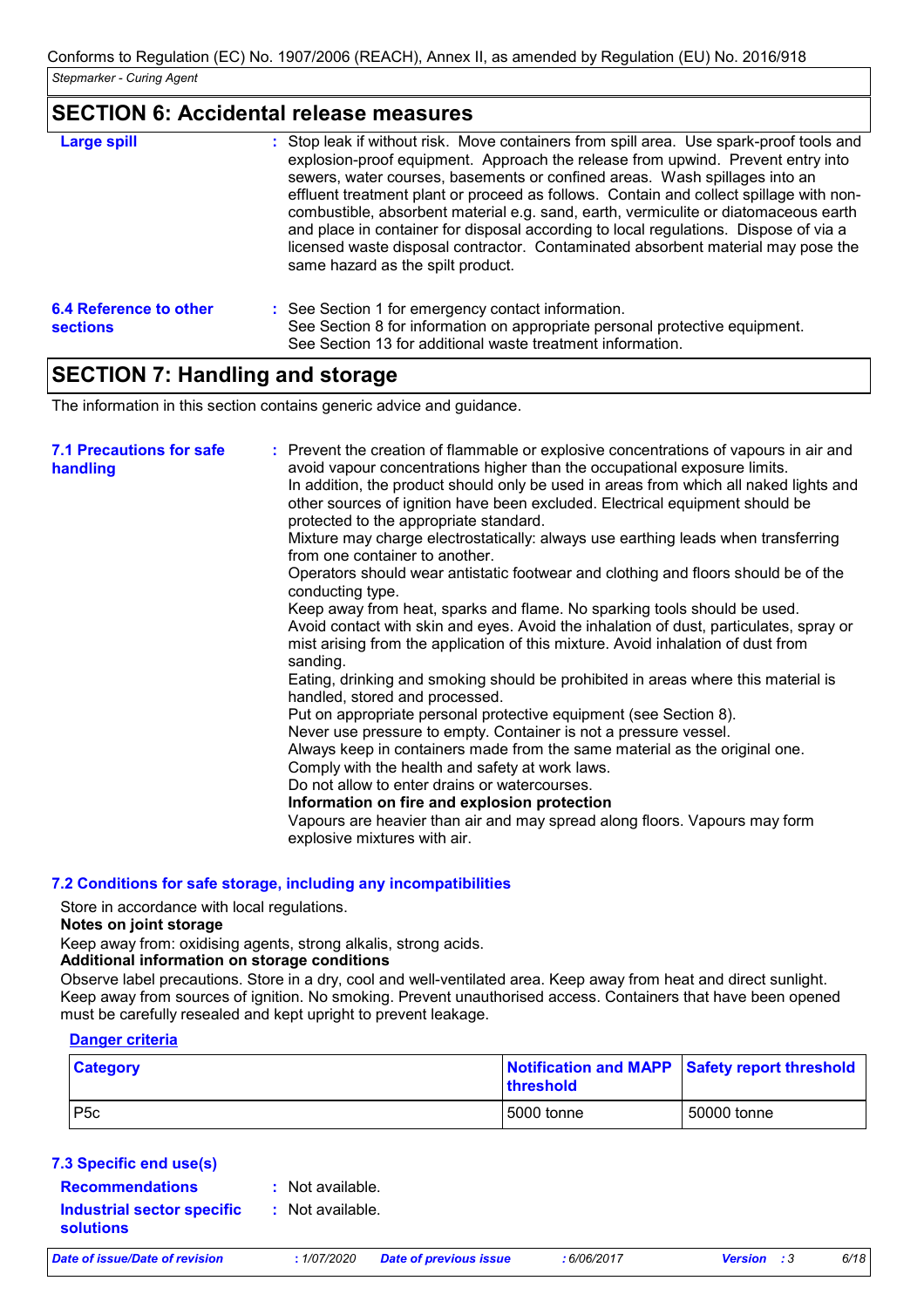# **SECTION 8: Exposure controls/personal protection**

The information in this section contains generic advice and guidance. Information is provided based on typical anticipated uses of the product. Additional measures might be required for bulk handling or other uses that could significantly increase worker exposure or environmental releases.

#### **8.1 Control parameters**

#### **Occupational exposure limits**

| <b>Product/ingredient name</b> | <b>Exposure limit values</b>                                                                                                                            |
|--------------------------------|---------------------------------------------------------------------------------------------------------------------------------------------------------|
| xylene (mixture of isomeres)   | EH40/2005 WELs (United Kingdom (UK), 12/2011). Absorbed<br>through skin.<br>STEL: 441 mg/m <sup>3</sup> 15 minutes.<br>STEL: 100 ppm 15 minutes.        |
| ethylbenzene                   | TWA: $220 \text{ mg/m}^3$ 8 hours.<br>TWA: 50 ppm 8 hours.<br>EH40/2005 WELs (United Kingdom (UK), 12/2011). Absorbed                                   |
|                                | through skin.<br>STEL: 552 mg/m <sup>3</sup> 15 minutes.<br>STEL: 125 ppm 15 minutes.<br>TWA: $441$ mg/m <sup>3</sup> 8 hours.<br>TWA: 100 ppm 8 hours. |

Recommended monitoring : If this product contains ingredients with exposure limits, personal, workplace **procedures** atmosphere or biological monitoring may be required to determine the effectiveness of the ventilation or other control measures and/or the necessity to use respiratory protective equipment. Reference should be made to monitoring standards, such as the following: European Standard EN 689 (Workplace atmospheres - Guidance for the assessment of exposure by inhalation to chemical agents for comparison with limit values and measurement strategy) European Standard EN 14042 (Workplace atmospheres - Guide for the application and use of procedures for the assessment of exposure to chemical and biological agents) European Standard EN 482 (Workplace atmospheres - General requirements for the performance of procedures for the measurement of chemical agents) Reference to national guidance documents for methods for the determination of hazardous substances will also be required.

#### **DNELs/DMELs**

| <b>Product/ingredient name</b> | <b>Type</b>         | <b>Exposure</b>                              | <b>Value</b>                                   | <b>Population</b>                               | <b>Effects</b>    |
|--------------------------------|---------------------|----------------------------------------------|------------------------------------------------|-------------------------------------------------|-------------------|
| xylene (mixture of isomeres)   | <b>DNEL</b>         | Short term<br>Inhalation                     | 289 mg/ $m3$                                   | Workers                                         | Local             |
|                                | <b>DNEL</b>         | Short term<br>Inhalation                     | 289 mg/m <sup>3</sup>   Workers                |                                                 | Systemic          |
|                                | <b>DNEL</b>         | Long term<br>Inhalation                      | 77 mg/m $3$                                    | Workers                                         | Systemic          |
|                                | <b>DNEL</b><br>DNEL | Long term Dermal<br>Short term<br>Inhalation | 180 mg/m <sup>3</sup><br>174 mg/m <sup>3</sup> | Workers<br>General<br>population<br>[Consumers] | Systemic<br>Local |
|                                | <b>DNEL</b>         | Short term<br>Inhalation                     | 174 mg/m <sup>3</sup>                          | General<br>population<br>[Consumers]            | Systemic          |
|                                | <b>DNEL</b>         | Long term<br>Inhalation                      | 14,8 mg/m <sup>3</sup>                         | General<br>population<br>[Consumers]            | Systemic          |
|                                | <b>DNEL</b>         | Long term Dermal                             | 108 mg/m <sup>3</sup>                          | General<br>population<br>[Consumers]            | Systemic          |
| ethylbenzene                   | <b>DNEL</b>         | Long term<br>Inhalation                      | 77 mg/ $m3$                                    | Workers                                         | Systemic          |
|                                | <b>DNEL</b>         | Long term Dermal                             | 180 mg/kg<br>bw/day                            | Workers                                         | Systemic          |
|                                | <b>DNEL</b>         | Long term<br>Inhalation                      | 15 mg/ $m3$                                    | General<br>population                           | Systemic          |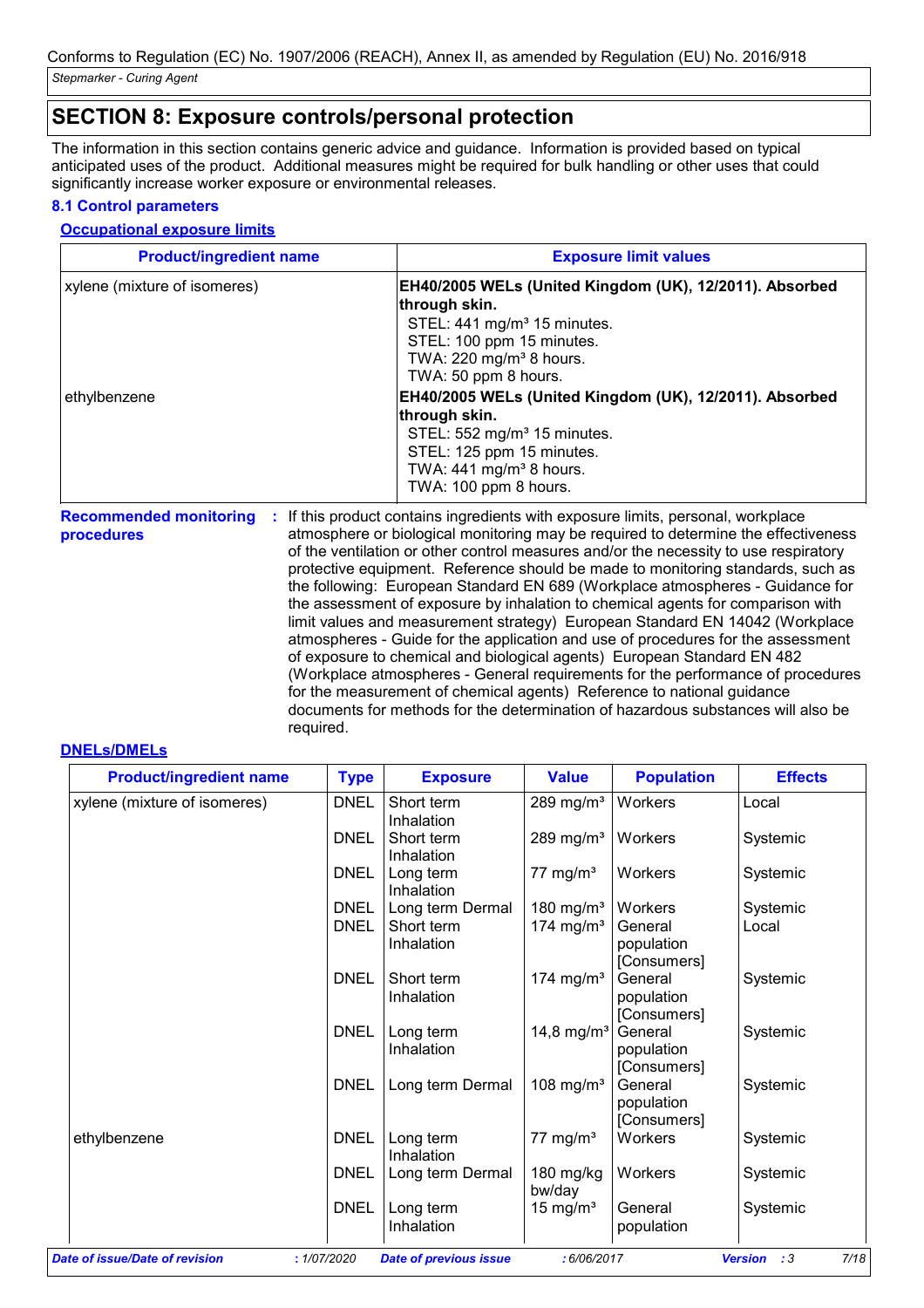#### **SECTION 8: Exposure controls/personal protection** [Consumers] DNEL | Long term Oral | 1,6 mg/kg bw/day **General** population [Consumers] Systemic 2,4,6-tris(dimethylaminomethyl) phenol DNEL | Long term Inhalation  $0,31 \text{ mg/m}^3$  Workers Systemic

#### **PNECs**

| <b>Product/ingredient name</b>         | <b>Compartment Detail</b> | <b>Value</b>         | <b>Method Detail</b> |
|----------------------------------------|---------------------------|----------------------|----------------------|
| xylene (mixture of isomeres)           | Fresh water               | $0,327 \text{ mg/l}$ |                      |
|                                        | Marine water              | 0,327 mg/l           |                      |
|                                        | Fresh water sediment      | $12,46$ mg/kg        |                      |
|                                        | Marine water sediment     | 12,46 mg/kg          |                      |
|                                        | Soil                      | $2,31$ mg/kg         |                      |
|                                        | Sewage Treatment          | 6,58 mg/l            |                      |
|                                        | Plant                     |                      |                      |
| ethylbenzene                           | Fresh water               | $0,1$ mg/l           |                      |
|                                        | Marine water              | $0,01 \text{ mg/l}$  |                      |
|                                        | Fresh water sediment      | 13,7 mg/kg           |                      |
|                                        | Marine water sediment     | $1,37$ mg/kg         |                      |
|                                        | Soil                      | 2,68 mg/kg           |                      |
|                                        | Sewage Treatment          | $9,6$ mg/l           |                      |
|                                        | Plant                     |                      |                      |
| 2,4,6-tris(dimethylaminomethyl) phenol | Fresh water               | $0,84$ mg/l          |                      |

#### **8.2 Exposure controls**

**Appropriate engineering controls**

Provide adequate ventilation. Where reasonably practicable, this should be **:** achieved by the use of local exhaust ventilation and good general extraction. If these are not sufficient to maintain concentrations of particulates and solvent vapours below the OEL, suitable respiratory protection must be worn.

#### **Individual protection measures**

| <b>Hygiene measures</b>    | : Wash hands, forearms and face thoroughly after handling chemical products, before                                                                                                                                                                                                                                                                                                                                                                         |
|----------------------------|-------------------------------------------------------------------------------------------------------------------------------------------------------------------------------------------------------------------------------------------------------------------------------------------------------------------------------------------------------------------------------------------------------------------------------------------------------------|
|                            | eating, smoking and using the lavatory and at the end of the working period.<br>Appropriate techniques should be used to remove potentially contaminated clothing.<br>Contaminated work clothing should not be allowed out of the workplace. Wash<br>contaminated clothing before reusing. Ensure that eyewash stations and safety<br>showers are close to the workstation location.                                                                        |
| <b>Eye/face protection</b> | : Safety eyewear complying with an approved standard should be used when a risk<br>assessment indicates this is necessary to avoid exposure to liquid splashes, mists,<br>gases or dusts. If contact is possible, the following protection should be worn,<br>unless the assessment indicates a higher degree of protection: chemical splash<br>goggles and/or face shield. If inhalation hazards exist, a full-face respirator may be<br>required instead. |

#### **Skin protection**

#### **Hand protection**

There is no one glove material or combination of materials that will give unlimited resistance to any individual or combination of chemicals.

The breakthrough time must be greater than the end use time of the product.

The instructions and information provided by the glove manufacturer on use, storage, maintenance and replacement must be followed.

Gloves should be replaced regularly and if there is any sign of damage to the glove material.

Always ensure that gloves are free from defects and that they are stored and used correctly.

The performance or effectiveness of the glove may be reduced by physical/chemical damage and poor maintenance.

Barrier creams may help to protect the exposed areas of the skin but should not be applied once exposure has occurred.

#### **Gloves**

**:** For prolonged or repeated handling, use the following type of gloves:

Recommended: > 8 hours (breakthrough time): polyvinyl alcohol (PVA)

| <i>1/07/2020</i><br>Date of issue/Date of revision | <b>Date of previous issue</b> | : 6/06/2017 | <b>Version</b> | 8/18 |
|----------------------------------------------------|-------------------------------|-------------|----------------|------|
|----------------------------------------------------|-------------------------------|-------------|----------------|------|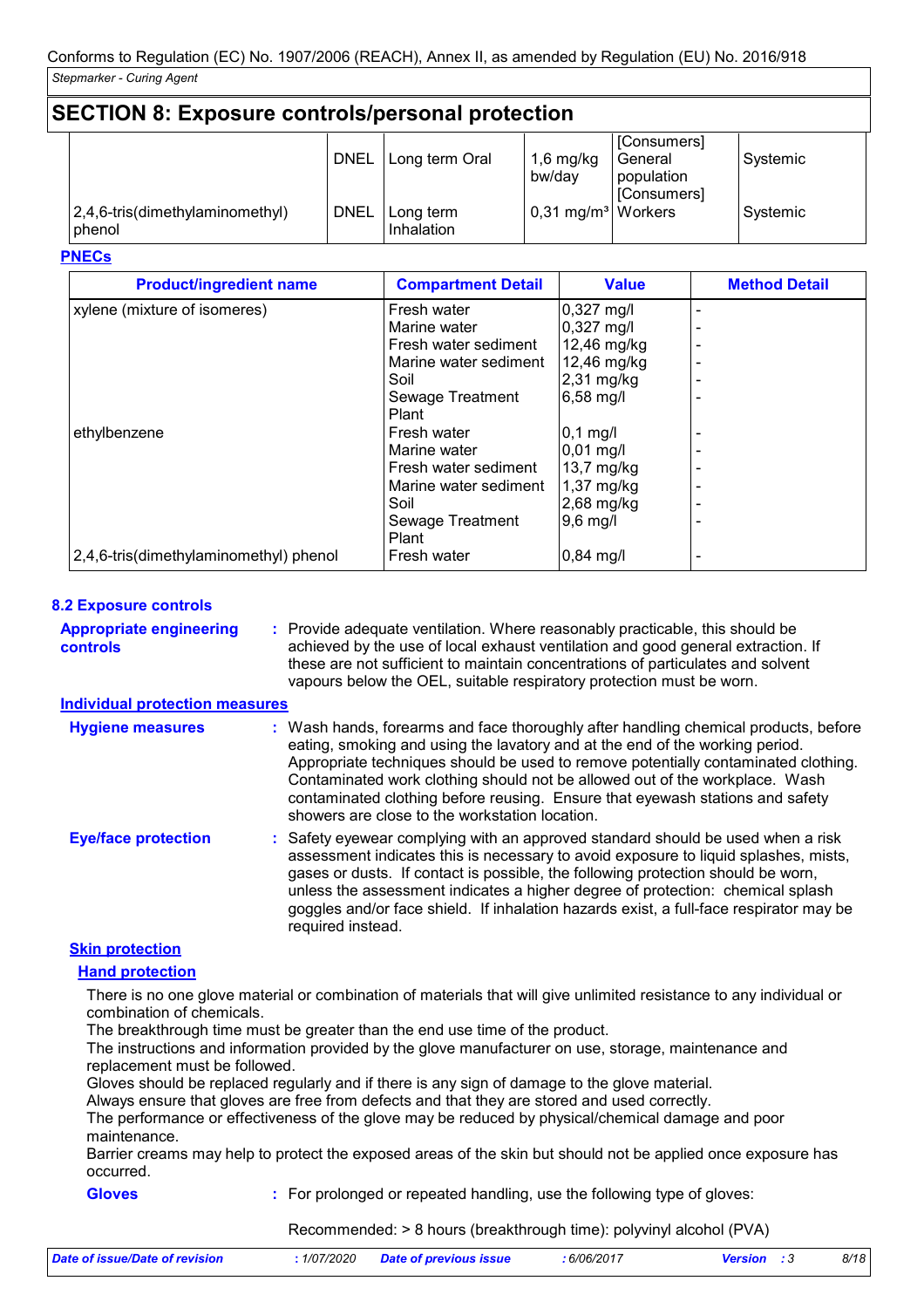# **SECTION 8: Exposure controls/personal protection**

|                                                  | The recommendation for the type or types of glove to use when handling this<br>product is based on information from the following source:                                                                                                                                                                                                                                                                                                                                                                                                            |  |
|--------------------------------------------------|------------------------------------------------------------------------------------------------------------------------------------------------------------------------------------------------------------------------------------------------------------------------------------------------------------------------------------------------------------------------------------------------------------------------------------------------------------------------------------------------------------------------------------------------------|--|
|                                                  | <b>EN 374</b>                                                                                                                                                                                                                                                                                                                                                                                                                                                                                                                                        |  |
|                                                  | The user must check that the final choice of type of glove selected for handling this<br>product is the most appropriate and takes into account the particular conditions of<br>use, as included in the user's risk assessment.                                                                                                                                                                                                                                                                                                                      |  |
| <b>Body protection</b>                           | : Personal protective equipment for the body should be selected based on the task<br>being performed and the risks involved and should be approved by a specialist<br>before handling this product. When there is a risk of ignition from static electricity,<br>wear anti-static protective clothing. For the greatest protection from static<br>discharges, clothing should include anti-static overalls, boots and gloves. Refer to<br>European Standard EN 1149 for further information on material and design<br>requirements and test methods. |  |
| <b>Other skin protection</b>                     | : Appropriate footwear and any additional skin protection measures should be<br>selected based on the task being performed and the risks involved and should be<br>approved by a specialist before handling this product.                                                                                                                                                                                                                                                                                                                            |  |
| <b>Respiratory protection</b>                    | : Respirator selection must be based on known or anticipated exposure levels, the<br>hazards of the product and the safe working limits of the selected respirator.<br>Recommended: organic vapour (Type A) and particulate filter (EN 141)                                                                                                                                                                                                                                                                                                          |  |
| <b>Environmental exposure</b><br><b>controls</b> | : Emissions from ventilation or work process equipment should be checked to ensure<br>they comply with the requirements of environmental protection legislation. In some<br>cases, fume scrubbers, filters or engineering modifications to the process<br>equipment will be necessary to reduce emissions to acceptable levels.                                                                                                                                                                                                                      |  |

# **SECTION 9: Physical and chemical properties**

#### **9.1 Information on basic physical and chemical properties**

| <b>Appearance</b>                                                 |                                                                                                  |
|-------------------------------------------------------------------|--------------------------------------------------------------------------------------------------|
| <b>Physical state</b>                                             | $:$ Liquid.                                                                                      |
| <b>Colour</b>                                                     | $:$ Clear.                                                                                       |
| <b>Odour</b>                                                      | Strong. Solvent-like                                                                             |
| <b>Odour threshold</b>                                            | : Not available.                                                                                 |
| pH                                                                | Not available.                                                                                   |
| <b>Melting point/freezing point</b>                               | : Not available.                                                                                 |
| <b>Initial boiling point and</b><br>boiling range                 | : Not available.                                                                                 |
| <b>Flash point</b>                                                | : Closed cup: $23^{\circ}$ C                                                                     |
| <b>Evaporation rate</b>                                           | : Not available.                                                                                 |
| <b>Flammability (solid, gas)</b>                                  | : Not available.                                                                                 |
| <b>Upper/lower flammability or</b>                                | : Not available.                                                                                 |
| explosive limits                                                  |                                                                                                  |
| <b>Vapour pressure</b>                                            | : Not available.                                                                                 |
| <b>Vapour density</b>                                             | : Not available.                                                                                 |
| <b>Relative density</b>                                           | : 0.93                                                                                           |
| <b>Solubility(ies)</b>                                            | : Insoluble in the following materials: cold water and hot water.                                |
| <b>Partition coefficient: n-octanol/: Not available.</b><br>water |                                                                                                  |
| <b>Auto-ignition temperature</b>                                  | : Not available.                                                                                 |
| <b>Decomposition temperature</b>                                  | : Not available.                                                                                 |
| <b>Viscosity</b>                                                  | Dynamic (room temperature): 500 mPa·s<br>Kinematic (room temperature): $5,37$ cm <sup>2</sup> /s |
| <b>Explosive properties</b>                                       | Not available.                                                                                   |
| <b>Oxidising properties</b>                                       | : Not available.                                                                                 |
|                                                                   |                                                                                                  |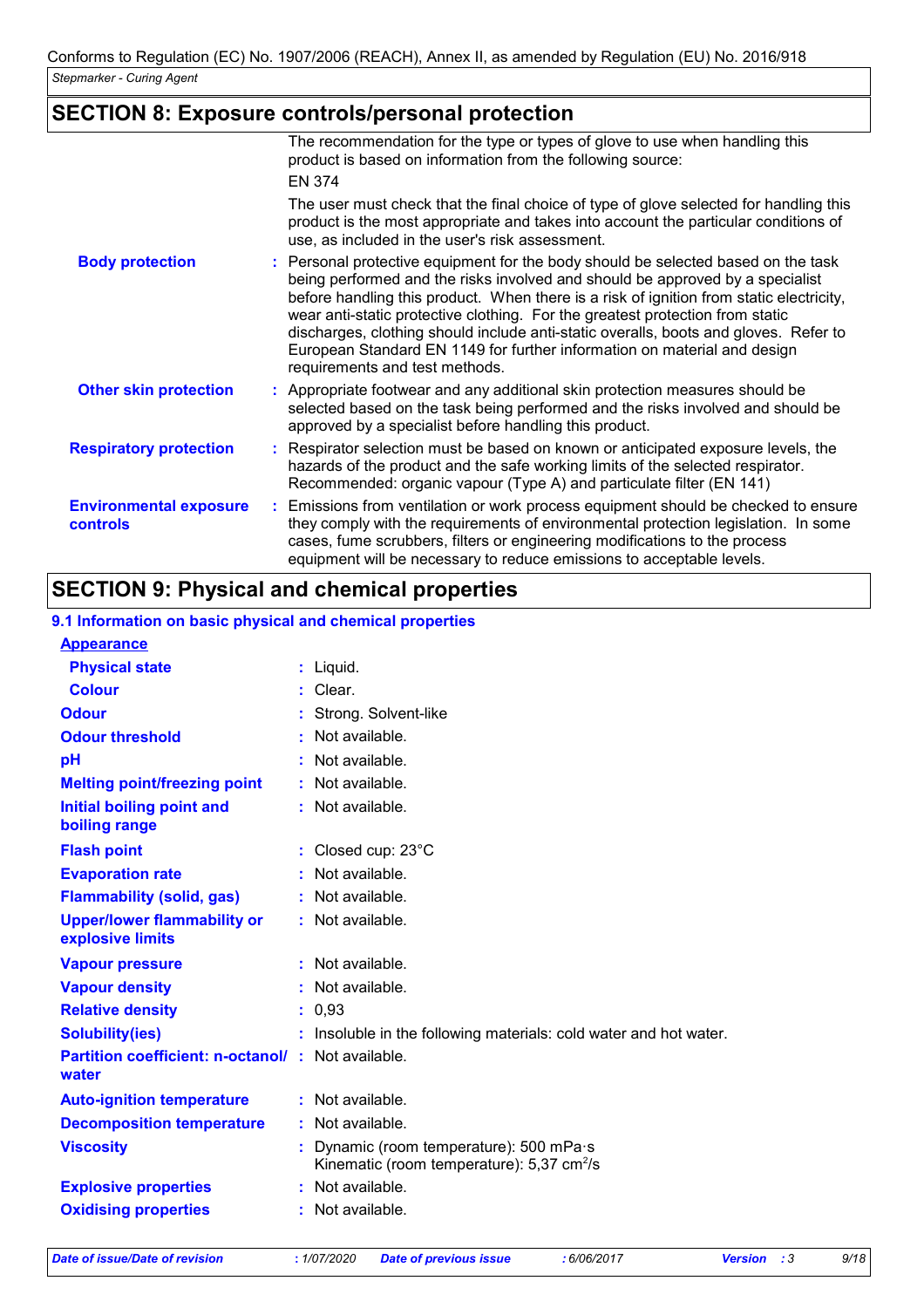# **SECTION 9: Physical and chemical properties**

#### **9.2 Other information**

No additional information.

|  | <b>SECTION 10: Stability and reactivity</b> |  |
|--|---------------------------------------------|--|
|--|---------------------------------------------|--|

| <b>10.1 Reactivity</b>                            | : No specific test data related to reactivity available for this product or its ingredients.                                                                                                  |
|---------------------------------------------------|-----------------------------------------------------------------------------------------------------------------------------------------------------------------------------------------------|
| <b>10.2 Chemical stability</b>                    | : Stable under recommended storage and handling conditions (see Section 7).                                                                                                                   |
| <b>10.3 Possibility of</b><br>hazardous reactions | : Under normal conditions of storage and use, hazardous reactions will not occur.                                                                                                             |
| <b>10.4 Conditions to avoid</b>                   | : When exposed to high temperatures may produce hazardous decomposition<br>products.                                                                                                          |
| 10.5 Incompatible materials                       | : Keep away from the following materials to prevent strong exothermic reactions:<br>oxidising agents, strong alkalis, strong acids.                                                           |
| <b>10.6 Hazardous</b><br>decomposition products   | : Under normal conditions of storage and use, hazardous decomposition products<br>should not be produced. If involved in a fire, toxic gases including CO, CO2 and<br>smoke can be generated. |

# **SECTION 11: Toxicological information**

#### **11.1 Information on toxicological effects**

#### **Acute toxicity**

| <b>Product/ingredient name</b>             | <b>Result</b>                 | <b>Species</b> | <b>Dose</b>             | <b>Exposure</b> |
|--------------------------------------------|-------------------------------|----------------|-------------------------|-----------------|
| xylene (mixture of isomeres)               | LC50 Inhalation Gas.          | Rat            | 5000 ppm                | 4 hours         |
|                                            | LC50 Inhalation Gas.          | Rat            | 6670 ppm                | 4 hours         |
|                                            | LD50 Oral                     | Rat            | 4300 mg/kg              |                 |
|                                            | TDLo Dermal                   | Rabbit         | 4300 mg/kg              |                 |
| ethylbenzene                               | <b>LC50 Inhalation Vapour</b> | Rat            | 50000 mg/m <sup>3</sup> | 2 hours         |
|                                            | <b>LCLo Inhalation Vapour</b> | Rat            | 4000 ppm                | 4 hours         |
|                                            | LD50 Oral                     | Rat            | 3500 mg/kg              |                 |
| 3,6-diazaoctanethylenediamin   LD50 Dermal |                               | Rabbit         | 805 mg/kg               |                 |
|                                            | LD50 Oral                     | Rat            | 2500 mg/kg              |                 |
| salicylic acid                             | LC50 Inhalation Dusts and     | Rat            | $0,9$ g/m <sup>3</sup>  | 4 hours         |
|                                            | mists                         |                |                         |                 |
|                                            | LD50 Oral                     | Rat            | 891 mg/kg               |                 |
| $2,4,6$ -tris                              | LD50 Dermal                   | Rabbit         | 1242 mg/kg              |                 |
| (dimethylaminomethyl)                      |                               |                |                         |                 |
| phenol                                     |                               |                |                         |                 |
|                                            | LD50 Oral                     | Rat            | 1673 mg/kg              |                 |
| pine oil                                   | LD50 Dermal                   | Rabbit         | $5$ g/kg                |                 |
|                                            | LD50 Oral                     | Rat            | $2,1$ g/kg              |                 |

**Conclusion/Summary :** Based on available data, the classification criteria are not met.

#### **Acute toxicity estimates**

Not available.

#### **Irritation/Corrosion**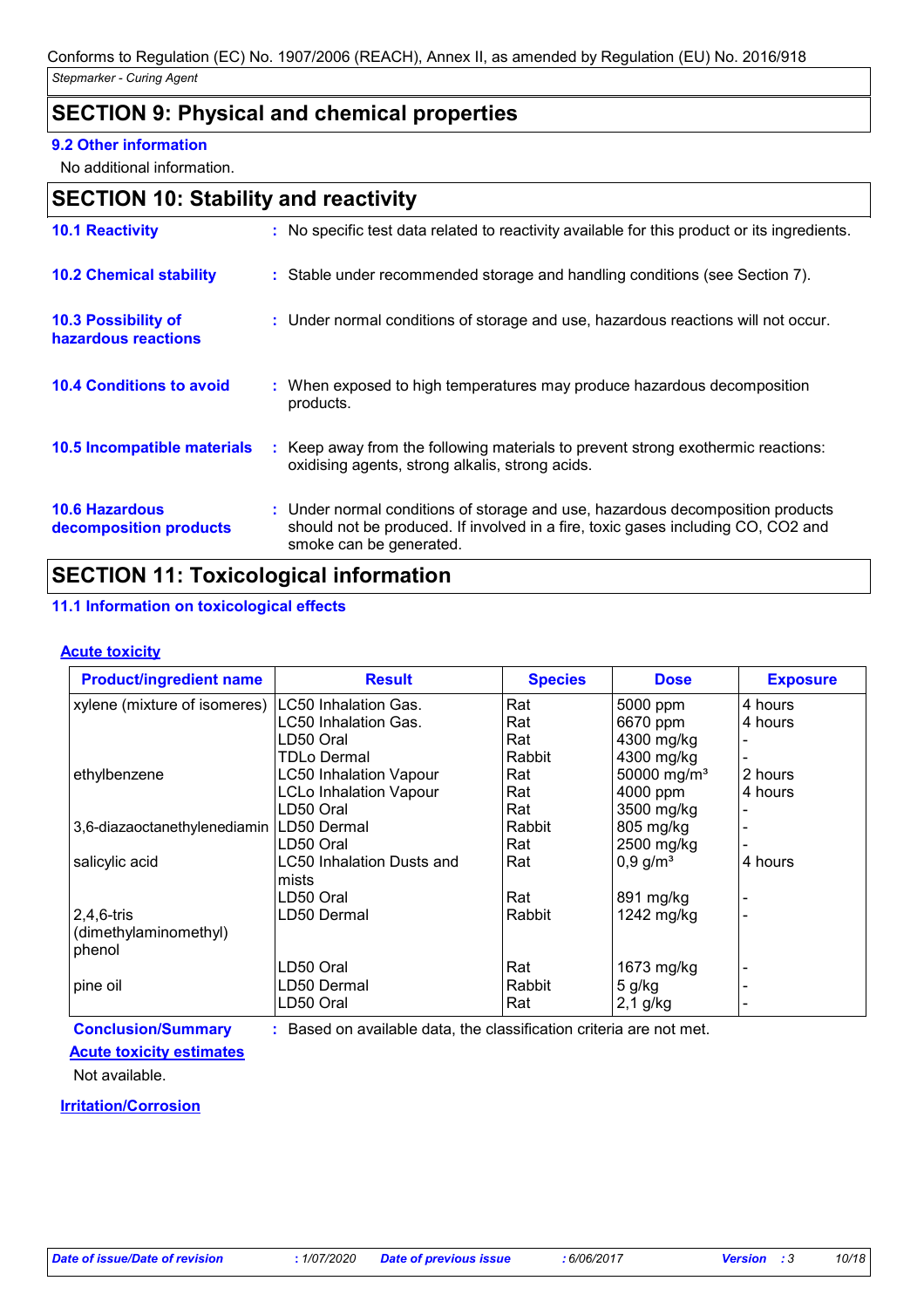# **SECTION 11: Toxicological information**

| <b>Product/ingredient name</b>                        | <b>Result</b>            | <b>Species</b> | <b>Score</b>             | <b>Exposure</b>             | <b>Observation</b> |
|-------------------------------------------------------|--------------------------|----------------|--------------------------|-----------------------------|--------------------|
| xylene (mixture of isomeres)                          | Eyes - Mild irritant     | Rabbit         |                          | 87 milligrams               |                    |
|                                                       | Eyes - Severe irritant   | Rabbit         | $\overline{\phantom{0}}$ | 24 hours 5                  |                    |
|                                                       |                          |                |                          | milligrams                  |                    |
|                                                       | Skin - Mild irritant     | Rat            | $\overline{\phantom{0}}$ | 8 hours 60<br>microliters   |                    |
|                                                       | Skin - Moderate irritant | Rabbit         | $\overline{\phantom{0}}$ | 24 hours 500                |                    |
|                                                       |                          |                |                          | milligrams                  |                    |
|                                                       | Skin - Moderate irritant | Rabbit         | $\overline{\phantom{0}}$ | 100 Percent                 |                    |
| ethylbenzene                                          | Eyes - Severe irritant   | Rabbit         | -                        | 500                         |                    |
|                                                       |                          |                |                          | milligrams                  |                    |
|                                                       | Skin - Mild irritant     | Rabbit         | $\overline{\phantom{0}}$ | 24 hours 15                 |                    |
|                                                       |                          |                |                          | milligrams                  |                    |
| 3,6-diazaoctanethylenediamin Eyes - Moderate irritant |                          | Rabbit         | $\overline{\phantom{a}}$ | 24 hours 20                 |                    |
|                                                       | Eyes - Severe irritant   | Rabbit         | -                        | milligrams<br>49 milligrams |                    |
|                                                       | Skin - Severe irritant   | Rabbit         | $\overline{\phantom{0}}$ | 24 hours 5                  |                    |
|                                                       |                          |                |                          | milligrams                  |                    |
|                                                       | Skin - Severe irritant   | Rabbit         |                          | 490                         |                    |
|                                                       |                          |                |                          | milligrams                  |                    |
| $2,4,6$ -tris                                         | Eyes - Severe irritant   | Rabbit         |                          | 24 hours 50                 |                    |
| (dimethylaminomethyl)                                 |                          |                |                          | Micrograms                  |                    |
| phenol                                                |                          |                |                          |                             |                    |
|                                                       | Skin - Mild irritant     | Rat            | -                        | 0.025                       |                    |
|                                                       |                          |                |                          | <b>Mililiters</b>           |                    |
|                                                       | Skin - Severe irritant   | Rat            |                          | 0.25 Mililiters             |                    |
|                                                       | Skin - Severe irritant   | Rabbit         | $\overline{\phantom{a}}$ | 24 hours 2                  |                    |
|                                                       |                          |                |                          | milligrams                  |                    |
| pine oil                                              | Skin - Severe irritant   | Rabbit         |                          | 24 hours 500                |                    |
|                                                       |                          |                |                          | milligrams                  |                    |

#### **Conclusion/Summary**

| Skin |  |  |
|------|--|--|
|      |  |  |

**:** Causes skin irritation.

**Eyes :** Causes serious eye damage.

**Respiratory :** May cause respiratory irritation. May cause damage to organs through prolonged or repeated exposure if inhaled.

#### **Sensitisation**

| <b>Product/ingredient name</b>                    | <b>Route of</b><br>exposure | <b>Species</b> | <b>Result</b>   |
|---------------------------------------------------|-----------------------------|----------------|-----------------|
| $ 2,4,6$ -tris<br>(dimethylaminomethyl)<br>phenol | skin                        | Guinea pig     | Not sensitizing |

**Conclusion/Summary**

**Skin :** May cause an allergic skin reaction.

**Respiratory :** Based on available data, the classification criteria are not met.

#### **Mutagenicity**

| <b>Product/ingredient name</b>                                                                                             | <b>Test</b>                                                         | <b>Experiment</b> | <b>Result</b> |  |  |
|----------------------------------------------------------------------------------------------------------------------------|---------------------------------------------------------------------|-------------------|---------------|--|--|
| hydrocarbons, aromatic, C9                                                                                                 | OECD 471                                                            | Subject: Bacteria | Negative      |  |  |
| <b>Conclusion/Summary</b><br>: Based on available data, the classification criteria are not met.<br><b>Carcinogenicity</b> |                                                                     |                   |               |  |  |
| <b>Conclusion/Summary</b><br><b>Reproductive toxicity</b>                                                                  | : Based on available data, the classification criteria are not met. |                   |               |  |  |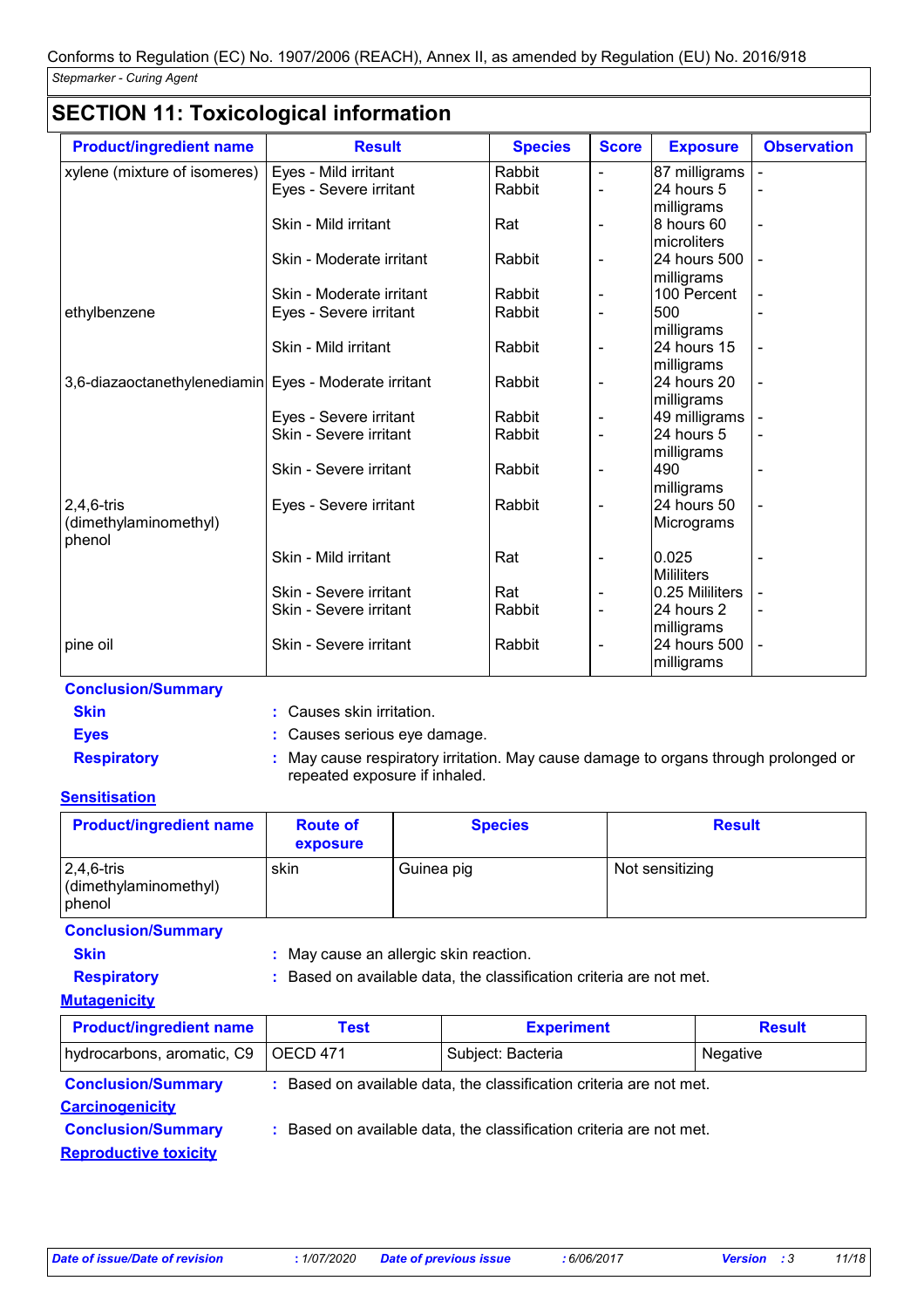# **SECTION 11: Toxicological information**

| <b>Product/ingredient name</b>                            | <b>Maternal</b><br>toxicity | <b>Fertility</b>         | <b>Developmental</b><br>toxin | <b>Species</b> | <b>Dose</b> | <b>Exposure</b> |
|-----------------------------------------------------------|-----------------------------|--------------------------|-------------------------------|----------------|-------------|-----------------|
| $ 2,4,6$ -tris<br>$\vert$ (dimethylaminomethyl)<br>phenol |                             | $\overline{\phantom{a}}$ | Negative                      | Rat            | Oral        | 28 days         |

**Conclusion/Summary :** Based on available data, the classification criteria are not met.

#### **Teratogenicity**

**Conclusion/Summary :** Based on available data, the classification criteria are not met.

#### **Specific target organ toxicity (single exposure)**

| <b>Product/ingredient name</b>      | <b>Category</b> | <b>Route of</b><br>exposure | <b>Target organs</b>                     |
|-------------------------------------|-----------------|-----------------------------|------------------------------------------|
| <b>xylene</b> (mixture of isomeres) | Category 3      | Not applicable.             | Respiratory tract<br><b>l</b> irritation |

#### **Specific target organ toxicity (repeated exposure)**

| <b>Product/ingredient name</b> | <b>Category</b> | <b>Route of</b><br>exposure | <b>Target organs</b> |
|--------------------------------|-----------------|-----------------------------|----------------------|
| xylene (mixture of isomeres)   | Category 2      | Not determined              | Not determined       |
| ethylbenzene                   | Category 2      | Not determined              | hearing organs       |

#### **Aspiration hazard**

|                                                                                            | <b>Product/ingredient name</b> | <b>Result</b>                                                                                                           |  |  |  |
|--------------------------------------------------------------------------------------------|--------------------------------|-------------------------------------------------------------------------------------------------------------------------|--|--|--|
| xylene (mixture of isomeres)<br>ethylbenzene<br>pine oil                                   |                                | <b>ASPIRATION HAZARD - Category 1</b><br><b>ASPIRATION HAZARD - Category 1</b><br><b>ASPIRATION HAZARD - Category 1</b> |  |  |  |
| Delayed and immediate effects as well as chronic effects from short and long-term exposure |                                |                                                                                                                         |  |  |  |
| <b>Short term exposure</b>                                                                 |                                |                                                                                                                         |  |  |  |
| <b>Potential immediate</b><br>effects                                                      | $:$ Not available.             |                                                                                                                         |  |  |  |
| <b>Potential delayed effects</b>                                                           | : Not available.               |                                                                                                                         |  |  |  |
| Long term exposure                                                                         |                                |                                                                                                                         |  |  |  |
| <b>Potential immediate</b><br>effects                                                      | $:$ Not available.             |                                                                                                                         |  |  |  |

#### **Potential delayed effects :** Not available.

**Potential chronic health effects**

Not available.

| <b>Conclusion/Summary</b>    | : Based on available data, the classification criteria are not met.                                                                                                            |
|------------------------------|--------------------------------------------------------------------------------------------------------------------------------------------------------------------------------|
| <b>General</b>               | : May cause damage to organs through prolonged or repeated exposure. Once<br>sensitized, a severe allergic reaction may occur when subsequently exposed to very<br>low levels. |
| <b>Carcinogenicity</b>       | : No known significant effects or critical hazards.                                                                                                                            |
| <b>Mutagenicity</b>          | : No known significant effects or critical hazards.                                                                                                                            |
| <b>Teratogenicity</b>        | : No known significant effects or critical hazards.                                                                                                                            |
| <b>Developmental effects</b> | : No known significant effects or critical hazards.                                                                                                                            |
| <b>Fertility effects</b>     | : No known significant effects or critical hazards.                                                                                                                            |
| <b>Other information</b>     | : Not available.                                                                                                                                                               |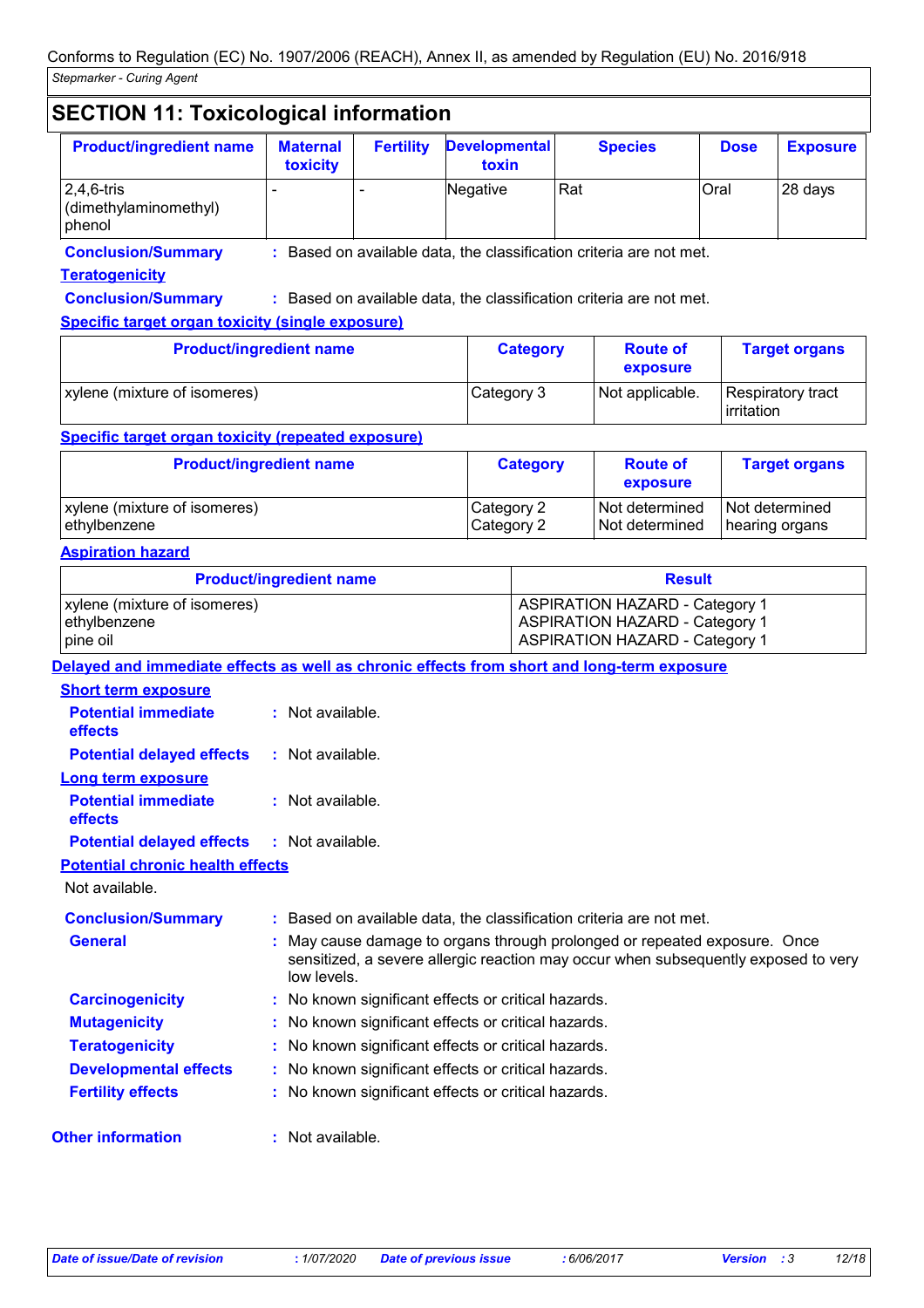# **SECTION 12: Ecological information**

#### **12.1 Toxicity**

There are no data available on the mixture itself. Do not allow to enter drains or watercourses.

The mixture has been assessed following the summation method of the CLP Regulation (EC) No 1272/2008 and is not classified as hazardous to the environment, but contains substance(s) hazardous to the environment. See section 3 for details.

| <b>Product/ingredient name</b>                | <b>Result</b>                                                 | <b>Species</b>                                                               | <b>Exposure</b> |
|-----------------------------------------------|---------------------------------------------------------------|------------------------------------------------------------------------------|-----------------|
| ethylbenzene                                  | Acute EC50 3600 µg/l Fresh water                              | Algae - Pseudokirchneriella<br>subcapitata                                   | 96 hours        |
|                                               | Acute EC50 9,46 to 6530 µg/l Fresh<br>water                   | Crustaceans - Artemia sp. -<br>Nauplii                                       | 48 hours        |
|                                               | Acute EC50 4,4 to 2970 µg/l Fresh<br>water                    | Daphnia spec. - Daphnia<br>magna - Neonate                                   | 48 hours        |
|                                               | Acute LC50 13,7 to 8780 µg/l Fresh<br>water                   | Crustaceans - Artemia sp. -<br>Nauplii                                       | 48 hours        |
|                                               | Acute LC50 5200 µg/l Marine water                             | Crustaceans - Americamysis<br>bahia                                          | 48 hours        |
|                                               | Acute LC50 11 to 9090 µg/l Fresh<br>water                     | Fish - Pimephales promelas                                                   | 96 hours        |
|                                               | Acute LC50 4200 µg/l Fresh water                              | Fish - Oncorhynchus mykiss                                                   | 96 hours        |
|                                               | Chronic NOEC 1000 µg/l Fresh water                            | Algae - Pseudokirchneriella<br>subcapitata                                   | 96 hours        |
|                                               | 3,6-diazaoctanethylenediamin Acute EC50 3700 µg/l Fresh water | Algae - Pseudokirchneriella<br>subcapitata                                   | 96 hours        |
|                                               | Acute LC50 33900 µg/l Fresh water                             | Daphnia spec. - Daphnia magna                                                | 48 hours        |
| salicylic acid                                | Acute EC50 213,9 mg/l                                         | Crustaceans - Photobacterium<br>Phosphoreum                                  | 24 hours        |
|                                               | Acute EC50 105 mg/l                                           | Daphnia spec.                                                                | 48 hours        |
|                                               | Acute LC50 90 mg/l                                            | Fish                                                                         | 48 hours        |
|                                               | Chronic NOEC 5,6 mg/l Fresh water                             | Daphnia spec. - Daphnia<br>magna - Neonate                                   | 21 days         |
| 2,4,6-tris<br>(dimethylaminomethyl)<br>phenol | Acute EC50 84 mg/l                                            | Algae                                                                        | 72 hours        |
|                                               | Acute LC50 175 mg/l                                           | Fish - Cyprinus carpio                                                       | 96 hours        |
|                                               | Acute LC50 180 to 240 mg/l                                    | Fish                                                                         | 96 hours        |
| pine oil                                      | Acute EC50 24,5 ppm Fresh water                               | Daphnia spec. - Daphnia magna                                                | 48 hours        |
|                                               | Acute LC50 18,35 ppm Fresh water                              | Fish - Oncorhynchus mykiss -<br>Juvenile (Fledgling, Hatchling,<br>Weanling) | 96 hours        |

**Conclusion/Summary :** Based on available data, the classification criteria are not met.

#### **12.2 Persistence and degradability**

| <b>Product/ingredient name</b>                                                                                  | Test                   | <b>Result</b>                                                                                                               | <b>Dose</b>                    | <b>Inoculum</b> |
|-----------------------------------------------------------------------------------------------------------------|------------------------|-----------------------------------------------------------------------------------------------------------------------------|--------------------------------|-----------------|
| xylene (mixture of isomeres)  <br>salicylic acid<br>$ 2,4,6$ -tris<br>$\vert$ (dimethylaminomethyl)<br>  phenol | OECD 301C<br>OECD 301D | 90 % - Readily - 5 days<br>88,1 % - Readily - 14 days<br>4 % - Not readily - 28 days                                        | $ 0,95 \text{ qO}_2$ /g DOC  - |                 |
| <b>Conclusion/Summary</b>                                                                                       |                        | : This product has not been tested for biodegradation. Based on available data, the<br>classification criteria are not met. |                                |                 |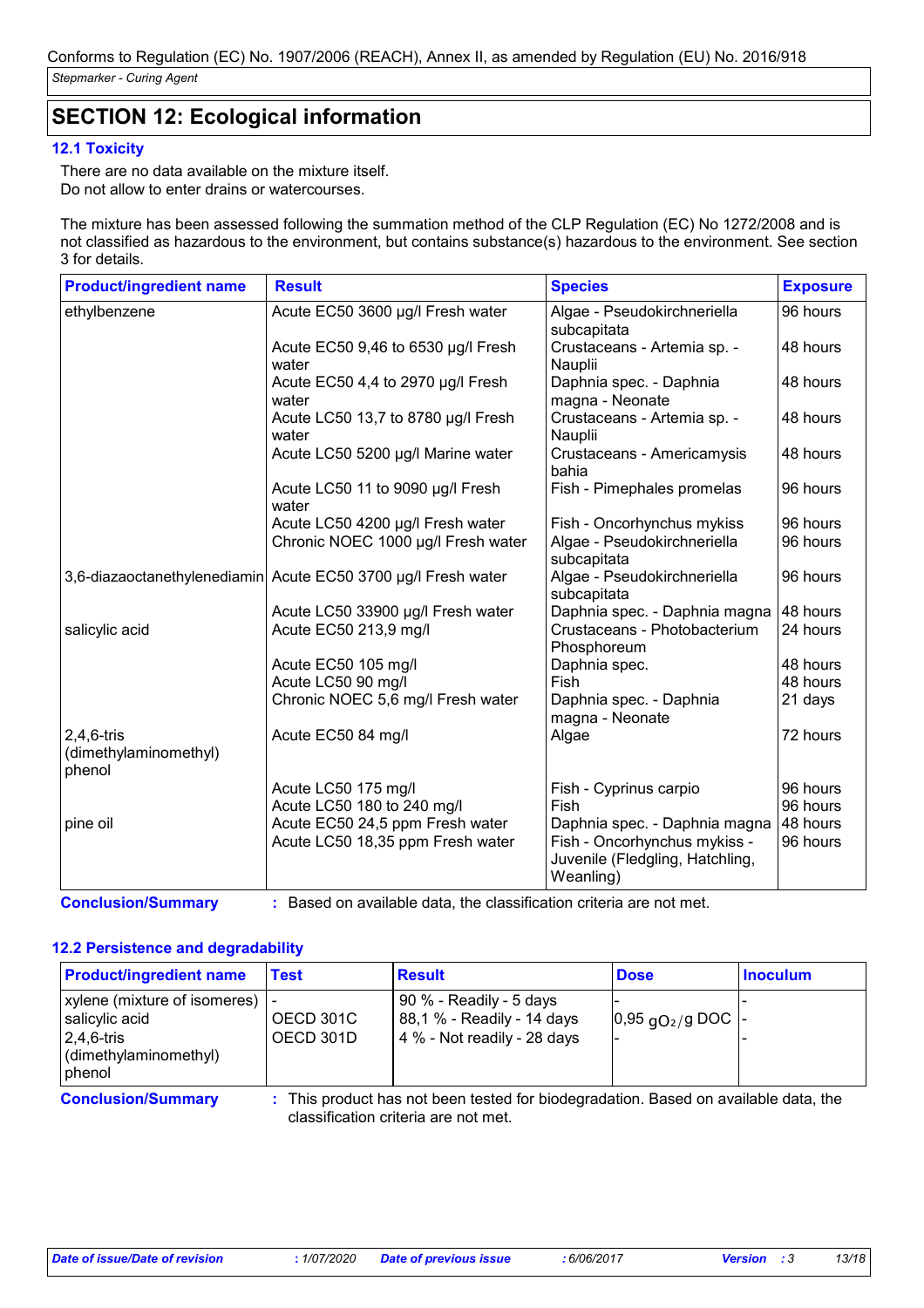| <b>SECTION 12: Ecological information</b>                                                                                    |                          |                   |                                              |  |  |
|------------------------------------------------------------------------------------------------------------------------------|--------------------------|-------------------|----------------------------------------------|--|--|
| <b>Product/ingredient name</b>                                                                                               | <b>Aquatic half-life</b> | <b>Photolysis</b> | <b>Biodegradability</b>                      |  |  |
| xylene (mixture of isomeres) $\vert$ -<br>ethylbenzene<br>salicylic acid<br>$2,4,6$ -tris<br>(dimethylaminomethyl)<br>phenol |                          |                   | Readily<br>Readily<br>Readily<br>Not readily |  |  |

#### **12.3 Bioaccumulative potential**

| <b>Product/ingredient name</b>             | l LoɑP <sub>ow</sub> | <b>BCF</b>  | <b>Potential</b> |
|--------------------------------------------|----------------------|-------------|------------------|
| xylene (mixture of isomeres)   3,12        |                      | 8.1 to 25.9 | low              |
| ethylbenzene                               | 3.6                  |             | low              |
| 3,6-diazaoctanethylenediamin -1.66 to -1.4 |                      |             | low              |
| salicylic acid                             | 2.21 to 2.26         |             | low              |
| $ 2,4,6$ -tris                             | 0.219                |             | low              |
| (dimethylaminomethyl)                      |                      |             |                  |
| I phenol                                   |                      |             |                  |

| <b>12.4 Mobility in soil</b> |  |
|------------------------------|--|
|------------------------------|--|

| <b>Soil/water partition</b><br><b>coefficient (Koc)</b> | : Not available. |
|---------------------------------------------------------|------------------|
| <b>Mobility</b>                                         | : Volatile.      |

#### **12.5 Results of PBT and vPvB assessment**

This mixture does not contain any substances that are assessed to be a PBT or a vPvB.

#### **12.6 Other adverse effects** : No known significant effects or critical hazards.

#### **SECTION 13: Disposal considerations**

The information in this section contains generic advice and guidance.

#### **13.1 Waste treatment methods**

| <b>Product</b>                 |                                                                                                                                                                                                                                                                                                                                                                                                                                                                                                                                                      |
|--------------------------------|------------------------------------------------------------------------------------------------------------------------------------------------------------------------------------------------------------------------------------------------------------------------------------------------------------------------------------------------------------------------------------------------------------------------------------------------------------------------------------------------------------------------------------------------------|
| <b>Methods of disposal</b>     | : The generation of waste should be avoided or minimised wherever possible.<br>Disposal of this product, solutions and any by-products should at all times comply<br>with the requirements of environmental protection and waste disposal legislation<br>and any regional local authority requirements. Dispose of surplus and non-<br>recyclable products via a licensed waste disposal contractor. Waste should not be<br>disposed of untreated to the sewer unless fully compliant with the requirements of<br>all authorities with jurisdiction. |
| <b>Hazardous waste</b>         | : Yes.                                                                                                                                                                                                                                                                                                                                                                                                                                                                                                                                               |
| <b>Disposal considerations</b> | : Do not allow to enter drains or watercourses.<br>Dispose of according to all federal, state and local applicable regulations.<br>If this product is mixed with other wastes, the original waste product code may no<br>longer apply and the appropriate code should be assigned.<br>For further information, contact your local waste authority.                                                                                                                                                                                                   |

#### **European waste catalogue (EWC)**

The European Waste Catalogue classification of this product, when disposed of as waste, is:

| Waste code       | <b>Waste designation</b>                                                          |  |  |
|------------------|-----------------------------------------------------------------------------------|--|--|
| $1080111*$       | waste paint and varnish containing organic solvents or other hazardous substances |  |  |
| <b>Packaging</b> |                                                                                   |  |  |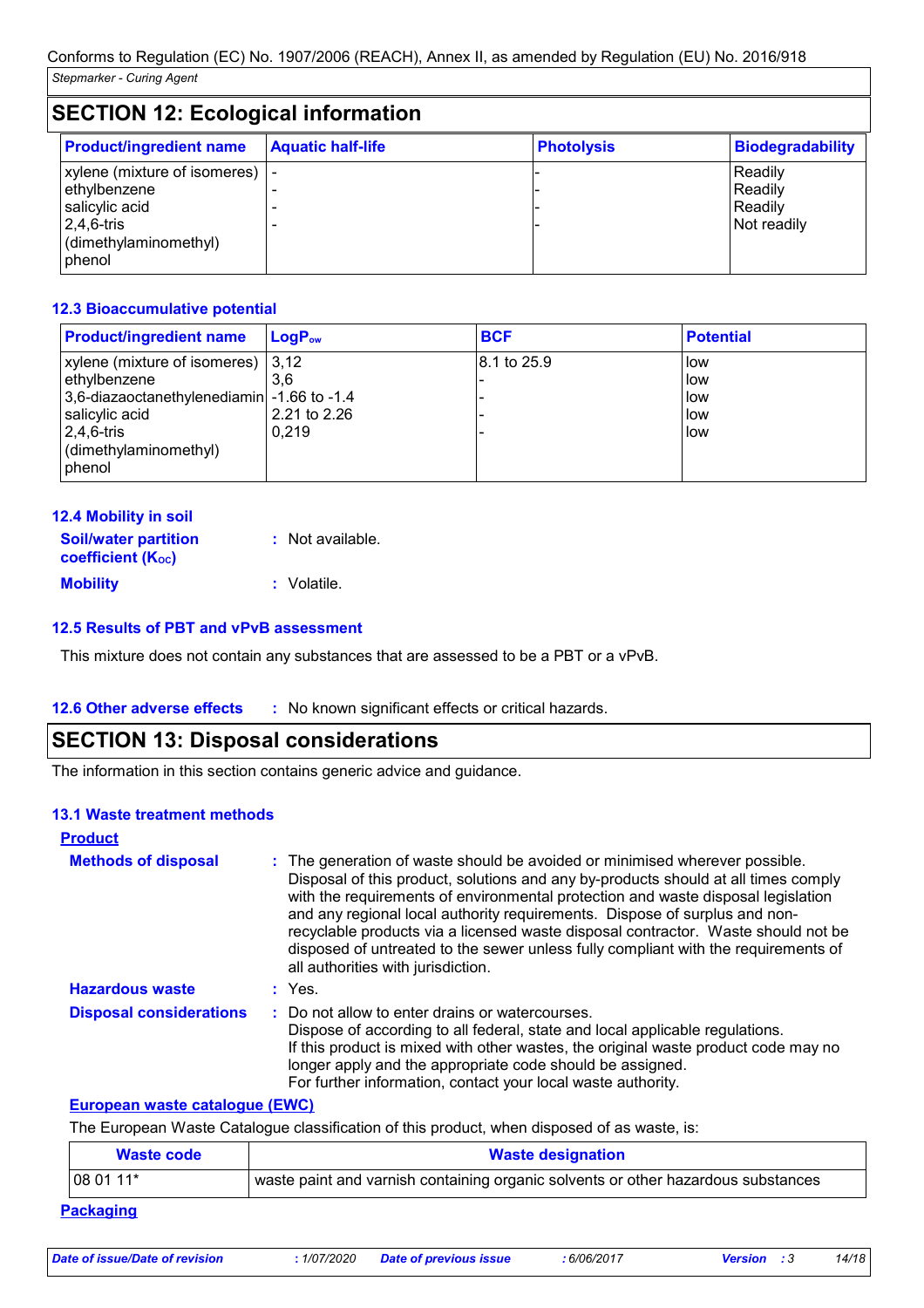# **SECTION 13: Disposal considerations**

| <b>Methods of disposal</b>     | : The generation of waste should be avoided or minimised wherever possible. Waste<br>packaging should be recycled. Incineration or landfill should only be considered<br>when recycling is not feasible.                                                                                                                                                                                                                                                                                                                                                      |
|--------------------------------|---------------------------------------------------------------------------------------------------------------------------------------------------------------------------------------------------------------------------------------------------------------------------------------------------------------------------------------------------------------------------------------------------------------------------------------------------------------------------------------------------------------------------------------------------------------|
| <b>Disposal considerations</b> | : Using information provided in this safety data sheet, advice should be obtained from<br>the relevant waste authority on the classification of empty containers.<br>Empty containers must be scrapped or reconditioned.<br>Dispose of containers contaminated by the product in accordance with local or<br>national legal provisions.                                                                                                                                                                                                                       |
| <b>Special precautions</b>     | : This material and its container must be disposed of in a safe way. Care should be<br>taken when handling emptied containers that have not been cleaned or rinsed out.<br>Empty containers or liners may retain some product residues. Vapour from product<br>residues may create a highly flammable or explosive atmosphere inside the<br>container. Do not cut, weld or grind used containers unless they have been cleaned<br>thoroughly internally. Avoid dispersal of spilt material and runoff and contact with<br>soil, waterways, drains and sewers. |

# **SECTION 14: Transport information**

|                                           | <b>ADR/RID</b>                                                                                                                                                   | <b>ADN</b> | <b>IMDG</b>                                                                                                                                                                                                                                                          | <b>IATA</b>                                                                                                                                                                                                                                                                                                                    |
|-------------------------------------------|------------------------------------------------------------------------------------------------------------------------------------------------------------------|------------|----------------------------------------------------------------------------------------------------------------------------------------------------------------------------------------------------------------------------------------------------------------------|--------------------------------------------------------------------------------------------------------------------------------------------------------------------------------------------------------------------------------------------------------------------------------------------------------------------------------|
| 14.1 UN number                            | Not regulated.<br>Not regulated.                                                                                                                                 |            | <b>UN1263</b>                                                                                                                                                                                                                                                        | <b>UN1263</b>                                                                                                                                                                                                                                                                                                                  |
| 14.2 UN proper<br>shipping name           |                                                                                                                                                                  |            | Paint.                                                                                                                                                                                                                                                               | Paint.                                                                                                                                                                                                                                                                                                                         |
| <b>14.3 Transport</b><br>hazard class(es) |                                                                                                                                                                  |            | 3                                                                                                                                                                                                                                                                    | 3                                                                                                                                                                                                                                                                                                                              |
| 14.4 Packing<br>group                     |                                                                                                                                                                  |            | III                                                                                                                                                                                                                                                                  | III                                                                                                                                                                                                                                                                                                                            |
| 14.5<br><b>Environmental</b><br>hazards   | No.                                                                                                                                                              | No.        | No.                                                                                                                                                                                                                                                                  | No.                                                                                                                                                                                                                                                                                                                            |
| <b>Additional</b><br><b>information</b>   | This class 3 material<br>is not subject to<br>regulation in<br>packagings up to 450<br>L.<br>Exempted according<br>to 2.2.3.1.5 (Viscous<br>substance exemption) |            | <b>Emergency</b><br>schedules (EmS):<br>$F-E + S-E$<br><b>Viscous substance</b><br>exemption<br>This class 3 material<br>can be considered<br>non hazardous in<br>packagings up to 30 L.<br><b>Exempted according</b><br>to 2.3.2.5 (Viscous<br>substance exemption) | Passenger and<br><b>Cargo Aircraft</b><br>Quantity limitation: 60<br>Packaging<br>instructions: 355<br><b>Cargo Aircraft Only</b><br>Quantity limitation:<br>220L<br>Packaging<br>instructions: 366<br><b>Limited Quantities -</b><br><b>Passenger Aircraft</b><br>Quantity limitation: 10<br>Packaging<br>instructions: Y 344 |

**user**

**14.6 Special precautions for : Transport within user's premises:** always transport in closed containers that are upright and secure. Ensure that persons transporting the product know what to do in the event of an accident or spillage.

*Date of issue/Date of revision* **:** *1/07/2020 Date of previous issue : 6/06/2017 Version : 3 15/18*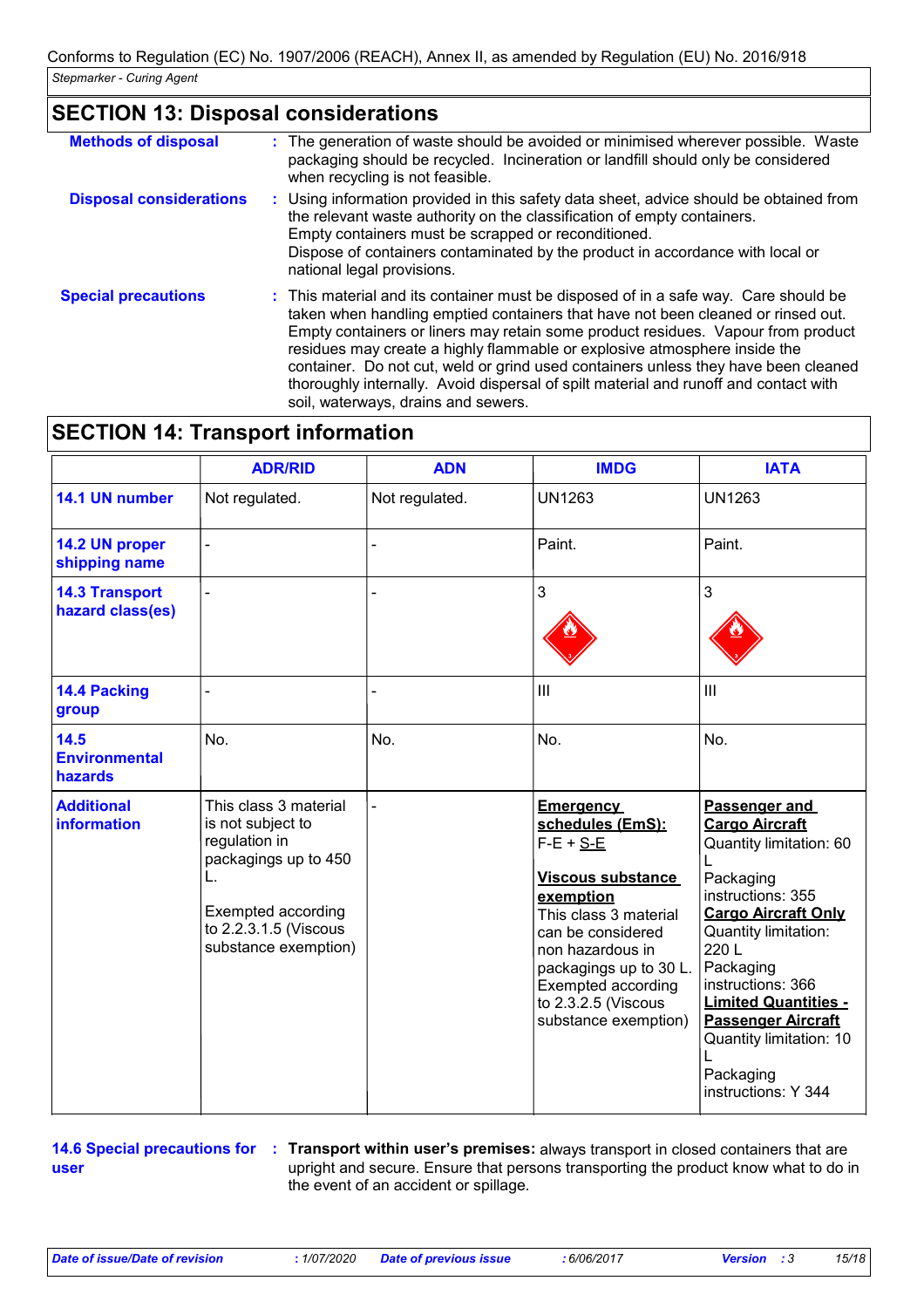# **SECTION 15: Regulatory information**

|                                                                                                                                 | 15.1 Safety, health and environmental regulations/legislation specific for the substance or mixture                                                                                                                                                                                               |
|---------------------------------------------------------------------------------------------------------------------------------|---------------------------------------------------------------------------------------------------------------------------------------------------------------------------------------------------------------------------------------------------------------------------------------------------|
| EU Regulation (EC) No. 1907/2006 (REACH)                                                                                        |                                                                                                                                                                                                                                                                                                   |
|                                                                                                                                 | <b>Annex XIV - List of substances subject to authorisation</b>                                                                                                                                                                                                                                    |
| <b>Annex XIV</b>                                                                                                                |                                                                                                                                                                                                                                                                                                   |
| None of the components are listed.                                                                                              |                                                                                                                                                                                                                                                                                                   |
| <b>Substances of very high concern</b>                                                                                          |                                                                                                                                                                                                                                                                                                   |
| None of the components are listed.                                                                                              |                                                                                                                                                                                                                                                                                                   |
| <b>Annex XVII - Restrictions</b><br>on the manufacture,<br>placing on the market<br>and use of certain<br>dangerous substances, | : Not applicable.                                                                                                                                                                                                                                                                                 |
| mixtures and articles                                                                                                           |                                                                                                                                                                                                                                                                                                   |
| <b>Other EU regulations</b>                                                                                                     |                                                                                                                                                                                                                                                                                                   |
| <b>VOC</b>                                                                                                                      | : The provisions of Directive 2004/42/EC on VOC apply to this product. Refer to the<br>product label and/or technical data sheet for further information.                                                                                                                                         |
| <b>VOC for Ready-for-Use</b><br><b>Mixture</b>                                                                                  | : IIA/j. Two-pack reactive performance coatings for specific end use such as floors.<br>EU limit value for this product : 500g/l (2010.)<br>This product contains a maximum of 400 g/l VOC.                                                                                                       |
| <b>Europe inventory</b>                                                                                                         | : All components are listed or exempted.                                                                                                                                                                                                                                                          |
| Ozone depleting substances (1005/2009/EU)                                                                                       |                                                                                                                                                                                                                                                                                                   |
| Not listed.                                                                                                                     |                                                                                                                                                                                                                                                                                                   |
| Prior Informed Consent (PIC) (649/2012/EU)<br>Not listed.                                                                       |                                                                                                                                                                                                                                                                                                   |
| <b>Seveso Directive</b>                                                                                                         |                                                                                                                                                                                                                                                                                                   |
| This product is controlled under the Seveso Directive.                                                                          |                                                                                                                                                                                                                                                                                                   |
| <b>Danger criteria</b>                                                                                                          |                                                                                                                                                                                                                                                                                                   |
| <b>Category</b>                                                                                                                 |                                                                                                                                                                                                                                                                                                   |
| P <sub>5c</sub>                                                                                                                 |                                                                                                                                                                                                                                                                                                   |
| <b>National regulations</b>                                                                                                     |                                                                                                                                                                                                                                                                                                   |
|                                                                                                                                 | The information contained in this safety data sheet does not constitute the user's<br>own assessment of workplace risks, as required by other health and safety<br>legislation. The provisions of the national health and safety at work regulations apply<br>to the use of this product at work. |
| <b>References</b>                                                                                                               | : EH40/2005 Workplace exposure limits<br>Conforms to Regulation (EC) No. 1907/2006 (REACH), Annex II, as amended by<br>Regulation (EU) No. 2016/918                                                                                                                                               |
| <b>International requlations</b>                                                                                                |                                                                                                                                                                                                                                                                                                   |
| Not listed.                                                                                                                     | <b>Chemical Weapon Convention List Schedules I, II &amp; III Chemicals</b>                                                                                                                                                                                                                        |
|                                                                                                                                 |                                                                                                                                                                                                                                                                                                   |
| <b>Montreal Protocol</b><br>Not listed.                                                                                         |                                                                                                                                                                                                                                                                                                   |
| Not listed.                                                                                                                     | <b>Stockholm Convention on Persistent Organic Pollutants</b>                                                                                                                                                                                                                                      |
| Not listed.                                                                                                                     | <b>Rotterdam Convention on Prior Informed Consent (PIC)</b>                                                                                                                                                                                                                                       |
| <b>UNECE Aarhus Protocol on POPs and Heavy Metals</b><br>Not listed.                                                            |                                                                                                                                                                                                                                                                                                   |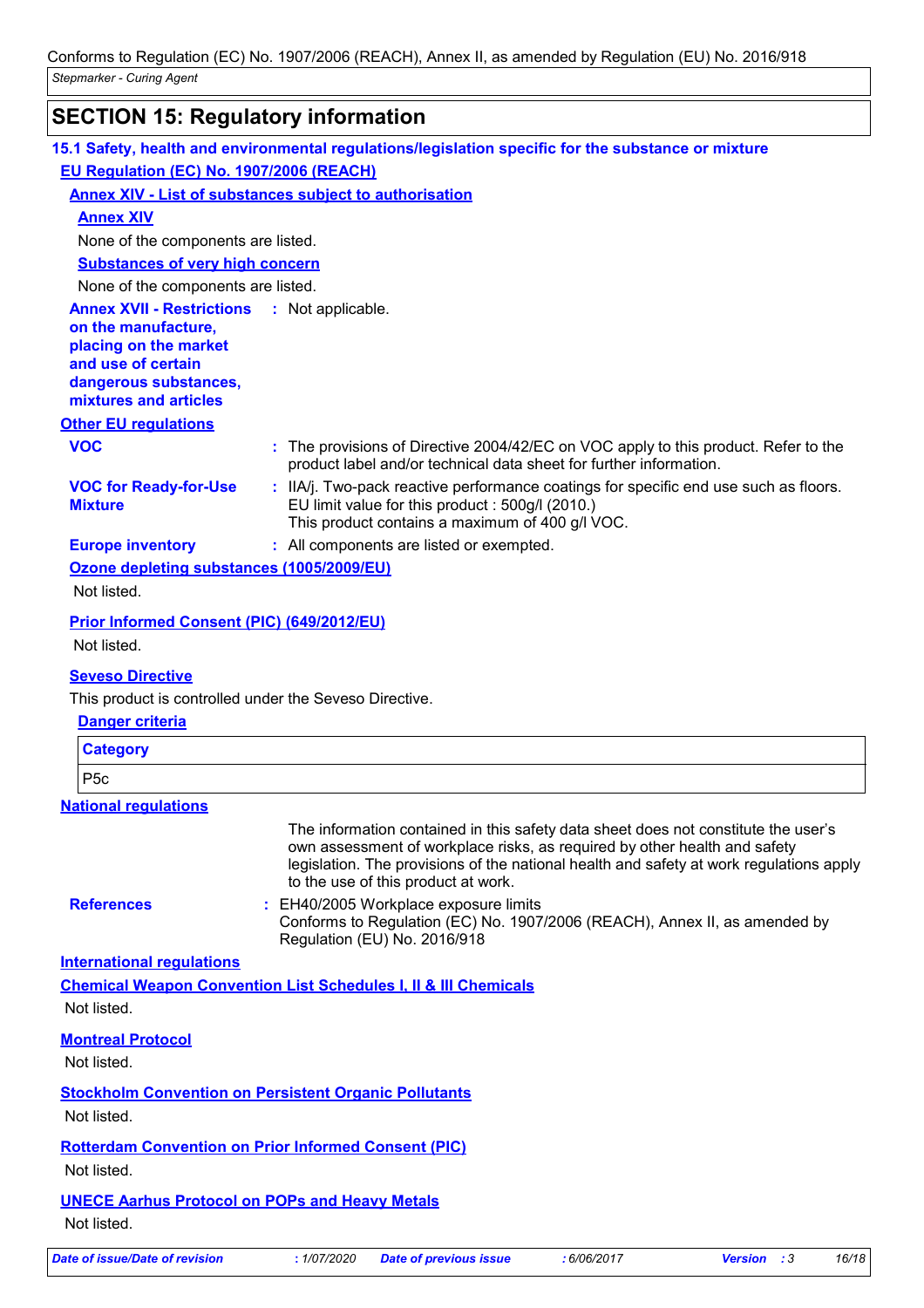### **SECTION 15: Regulatory information**

**CN code :** 3209 10 00

#### **International lists**

| <b>National inventory</b>   |                                                                                              |
|-----------------------------|----------------------------------------------------------------------------------------------|
| <b>Australia</b>            | : All components are listed or exempted.                                                     |
| <b>Canada</b>               | : All components are listed or exempted.                                                     |
| <b>China</b>                | : All components are listed or exempted.                                                     |
| <b>Japan</b>                | : Japan inventory (ENCS): Not determined.<br><b>Japan inventory (ISHL)</b> : Not determined. |
| <b>Malaysia</b>             | : Not determined                                                                             |
| <b>New Zealand</b>          | : All components are listed or exempted.                                                     |
| <b>Philippines</b>          | Not determined.                                                                              |
| <b>Republic of Korea</b>    | : Not determined.                                                                            |
| <b>Taiwan</b>               | : Not determined.                                                                            |
| <b>Turkey</b>               | : Not determined.                                                                            |
| <b>United States</b>        | : All components are listed or exempted.                                                     |
| <b>Thailand</b>             | : Not determined.                                                                            |
| <b>Viet Nam</b>             | : Not determined.                                                                            |
| <b>15.2 Chemical safety</b> | : No Chemical Safety Assessment has been carried out.                                        |

# **SECTION 16: Other information**

Indicates information that has changed from previously issued version.  $\overline{ }$ 

| <b>Abbreviations and</b> | $\therefore$ ATE = Acute Toxicity Estimate                                    |
|--------------------------|-------------------------------------------------------------------------------|
| acronyms                 | CLP = Classification, Labelling and Packaging Regulation [Regulation (EC) No. |
|                          | 1272/2008]                                                                    |
|                          | DMEL = Derived Minimal Effect Level                                           |
|                          | DNEL = Derived No Effect Level                                                |
|                          | EUH statement = CLP-specific Hazard statement                                 |
|                          | PBT = Persistent, Bioaccumulative and Toxic                                   |
|                          | PNEC = Predicted No Effect Concentration                                      |
|                          | <b>RRN = REACH Registration Number</b>                                        |
|                          | vPvB = Very Persistent and Very Bioaccumulative                               |

#### **Contains TiO2 :**

**assessment**

**Procedure used to derive the classification according to Regulation (EC) No. 1272/2008 [CLP/GHS]**

| <b>Classification</b>  | <b>Justification</b>   |  |
|------------------------|------------------------|--|
| Flam. Liq. 3, H226     | Expert judgment        |  |
| Skin Irrit. 2, H315    | Expert judgment        |  |
| Eye Dam. 1, H318       | Expert judgment        |  |
| Skin Sens. 1, H317     | Expert judgment        |  |
| <b>STOT SE 3, H335</b> | Expert judgment        |  |
| <b>STOT RE 2, H373</b> | <b>Expert judgment</b> |  |

#### **Full text of H-phrases referred to in sections 2 and 3**

| <b>Full text of abbreviated H</b><br><b>statements</b> | H <sub>225</sub><br>H <sub>226</sub><br>H302<br>H304<br>H311<br>H312<br>H314<br>H <sub>315</sub><br>H317 | Highly flammable liquid and vapour.<br>Flammable liquid and vapour.<br>Harmful if swallowed.<br>May be fatal if swallowed and enters airways.<br>Toxic in contact with skin.<br>lHarmful in contact with skin.<br>Causes severe skin burns and eye damage.<br>Causes skin irritation.<br>May cause an allergic skin reaction. |
|--------------------------------------------------------|----------------------------------------------------------------------------------------------------------|-------------------------------------------------------------------------------------------------------------------------------------------------------------------------------------------------------------------------------------------------------------------------------------------------------------------------------|
|                                                        |                                                                                                          |                                                                                                                                                                                                                                                                                                                               |